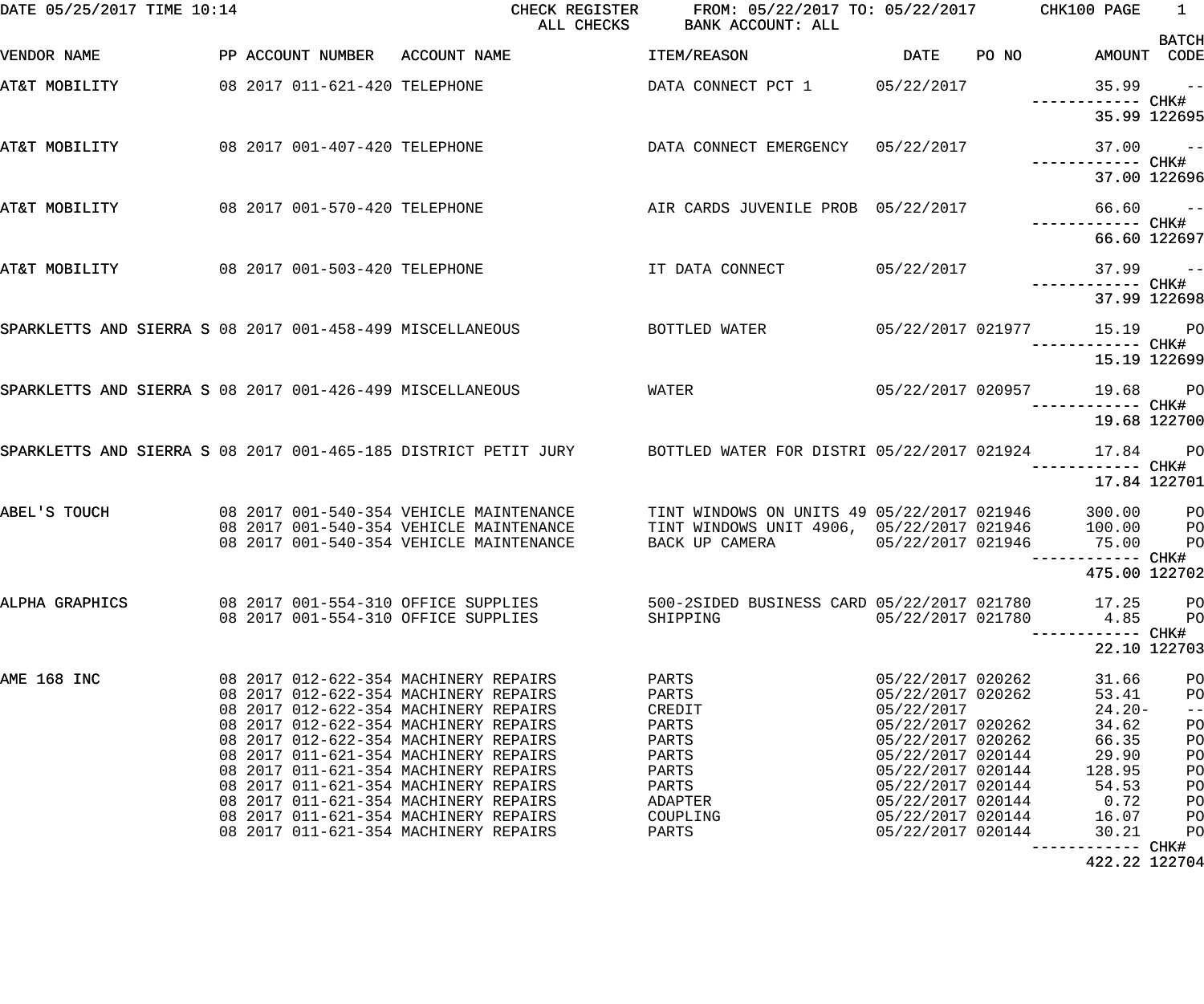| DATE 05/25/2017 TIME 10:14                                     |  |                                                                                                                  | CHECK REGISTER<br>ALL CHECKS                                                                                                                                                      | FROM: 05/22/2017 TO: 05/22/2017 CHK100 PAGE<br>BANK ACCOUNT: ALL             |                                                                                                       |       |                                                                                                 | $\overline{\phantom{a}}$ 2                   |
|----------------------------------------------------------------|--|------------------------------------------------------------------------------------------------------------------|-----------------------------------------------------------------------------------------------------------------------------------------------------------------------------------|------------------------------------------------------------------------------|-------------------------------------------------------------------------------------------------------|-------|-------------------------------------------------------------------------------------------------|----------------------------------------------|
| VENDOR NAME                                                    |  |                                                                                                                  | PP ACCOUNT NUMBER ACCOUNT NAME                                                                                                                                                    | <b>ITEM/REASON</b>                                                           | DATE                                                                                                  | PO NO | AMOUNT CODE                                                                                     | <b>BATCH</b>                                 |
|                                                                |  |                                                                                                                  | ARAMARK UNIFORM & CAREE 08 2017 014-624-392 UNIFORMS - EMPLOYEES & PRI UNIFORMS<br>08 2017 014-624-392 UNIFORMS - EMPLOYEES & PRI UNIFORMS                                        |                                                                              | 05/22/2017 020317<br>05/22/2017 020317                                                                |       | 101.86 PO<br>101.86                                                                             | <b>PO</b>                                    |
|                                                                |  |                                                                                                                  |                                                                                                                                                                                   |                                                                              |                                                                                                       |       | 203.72 122705                                                                                   |                                              |
|                                                                |  |                                                                                                                  | ASCO EQUIPMENT 68 2017 011-621-354 MACHINERY REPAIRS                                                                                                                              | PARTS                                                                        | 05/22/2017 020094                                                                                     |       | 66.71 PO                                                                                        |                                              |
|                                                                |  |                                                                                                                  |                                                                                                                                                                                   |                                                                              |                                                                                                       |       | 66.71 122706                                                                                    |                                              |
|                                                                |  |                                                                                                                  | ASSOC FOR RURAL & SMALL 08 2017 001-650-481 ASSN DUES                                                                                                                             | 2017 ARSL MEMBERSHIP 05/22/2017 021923                                       |                                                                                                       |       | 49.00 PO                                                                                        |                                              |
|                                                                |  |                                                                                                                  |                                                                                                                                                                                   |                                                                              |                                                                                                       |       | 49.00 122707                                                                                    |                                              |
| AT&T LONG DISTANCE 08 2017 001-409-420 TELEPHONE               |  |                                                                                                                  |                                                                                                                                                                                   | $LONG$ $DISTANCE$ $05/22/2017$                                               |                                                                                                       |       | $381.17 - -$<br>------------ CHK#                                                               |                                              |
|                                                                |  |                                                                                                                  |                                                                                                                                                                                   |                                                                              |                                                                                                       |       | 381.17 122708                                                                                   |                                              |
| ATTEBERRY, SHELLY 08 2017 001-495-427 CONFERENCE EXPENSE       |  |                                                                                                                  |                                                                                                                                                                                   | 59TH COUNTY AUDITORS IN 05/22/2017                                           |                                                                                                       |       | $776.34 - -$                                                                                    |                                              |
|                                                                |  |                                                                                                                  |                                                                                                                                                                                   |                                                                              |                                                                                                       |       | 776.34 122709                                                                                   |                                              |
| ATWOOD DISTRIBUTING LP 08 2017 011-621-354 MACHINERY REPAIRS   |  |                                                                                                                  |                                                                                                                                                                                   | PARTS                                                                        |                                                                                                       |       | 05/22/2017 020211 17.48 PO                                                                      |                                              |
|                                                                |  |                                                                                                                  |                                                                                                                                                                                   |                                                                              |                                                                                                       |       | 17.48 122710                                                                                    |                                              |
| AXON ENTERPRISE INC                                            |  | 08 2017 044-581-458 WEAPONS<br>08 2017 044-581-458 WEAPONS                                                       | 08 2017 044-581-499 MISCELLANEOUS<br>08 2017 044-581-499 MISCELLANEOUS<br>08 2017 044-581-499 MISCELLANEOUS<br>08 2017 001-561-457 MACHINERY & EQUIP-NON CAPI TASERS AND SUPPLIES | CARTRIDGE<br>BATTERY PACK<br>BLACKHAWK HOLSTER<br>CLASS III GUN<br>SHIPPING  | 05/22/2017 021965<br>05/22/2017 021938<br>05/22/2017 021966<br>05/22/2017 021966                      |       | 311.76<br>05/22/2017 021965 175.14<br>05/22/2017 021965 171.12<br>3,199.92<br>2,892.15<br>39.70 | PO<br>PO<br>PO<br>PO<br>P <sub>O</sub><br>PO |
|                                                                |  |                                                                                                                  |                                                                                                                                                                                   |                                                                              |                                                                                                       |       | ------------ CHK#<br>6,789.79 122711                                                            |                                              |
| B&T AUTO                                                       |  |                                                                                                                  | 08 2017 001-540-354 VEHICLE MAINTENANCE<br>08 2017 001-540-354 VEHICLE MAINTENANCE<br>08 2017 001-540-354 VEHICLE MAINTENANCE                                                     | BATTERIES<br>BATTERIES<br>BATTERIES                                          | 05/22/2017 020296<br>05/22/2017 020296<br>05/22/2017 020296                                           |       | 425.95<br>374.38<br>383.50                                                                      | P <sub>O</sub><br>PО<br>P <sub>O</sub>       |
|                                                                |  |                                                                                                                  |                                                                                                                                                                                   |                                                                              |                                                                                                       |       | 1,183.83 122712                                                                                 |                                              |
| BAKER & TAYLOR COMPANY 08 2017 001-650-590 BOOKS               |  | 08 2017 001-650-590 BOOKS<br>08 2017 001-650-590 BOOKS<br>08 2017 001-650-590 BOOKS<br>08 2017 001-650-590 BOOKS |                                                                                                                                                                                   | <b>BOOKS</b><br><b>BOOKS</b><br><b>BOOKS</b><br><b>BOOKS</b><br><b>BOOKS</b> | 05/22/2017 020217<br>05/22/2017 020217<br>05/22/2017 020217<br>05/22/2017 020217<br>05/22/2017 020217 |       | 284.69<br>66.91<br>20.37<br>10.30<br>228.45<br>--------- CHK#                                   | PO<br>PO<br>PO<br>PO<br>PО                   |
|                                                                |  |                                                                                                                  |                                                                                                                                                                                   |                                                                              |                                                                                                       |       | 610.72 122713                                                                                   |                                              |
| BANE MACHINERY INC                                             |  |                                                                                                                  | 08 2017 012-622-354 MACHINERY REPAIRS                                                                                                                                             | PARTS                                                                        | 05/22/2017 020608                                                                                     |       | 51.60<br>------ CHK#                                                                            | P <sub>O</sub>                               |
|                                                                |  |                                                                                                                  |                                                                                                                                                                                   |                                                                              |                                                                                                       |       | 51.60 122714                                                                                    |                                              |
| BARTHOLD TIRE COMPANY 08 2017 013-623-303 TIRES & TIRE REPAIRS |  |                                                                                                                  |                                                                                                                                                                                   | LABOR, SERVICE CALL, TUB 05/22/2017 020435                                   |                                                                                                       |       | 160.00                                                                                          | PО                                           |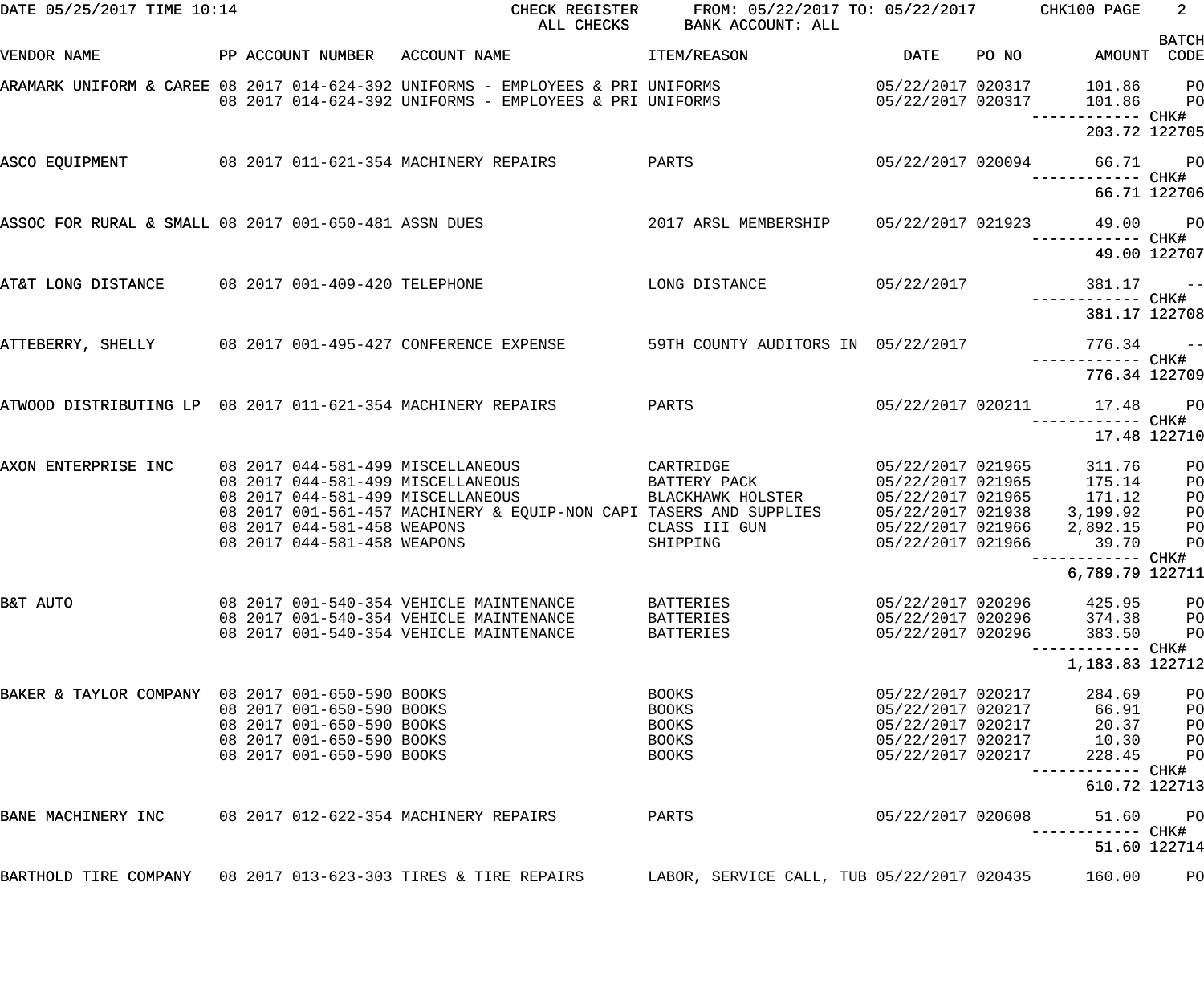| DATE 05/25/2017 TIME 10:14                                  |                                                                                                             | CHECK REGISTER<br>ALL CHECKS                                                                                                                                                                                                                                                         | FROM: 05/22/2017 TO: 05/22/2017 CHK100 PAGE<br>BANK ACCOUNT: ALL                                                                                        |                                                                                                                                                               |       |                                                                            | 3 <sup>7</sup>                                  |
|-------------------------------------------------------------|-------------------------------------------------------------------------------------------------------------|--------------------------------------------------------------------------------------------------------------------------------------------------------------------------------------------------------------------------------------------------------------------------------------|---------------------------------------------------------------------------------------------------------------------------------------------------------|---------------------------------------------------------------------------------------------------------------------------------------------------------------|-------|----------------------------------------------------------------------------|-------------------------------------------------|
| VENDOR NAME                                                 | PP ACCOUNT NUMBER                                                                                           | ACCOUNT NAME                                                                                                                                                                                                                                                                         | ITEM/REASON                                                                                                                                             | <b>DATE</b>                                                                                                                                                   | PO NO | AMOUNT CODE                                                                | <b>BATCH</b>                                    |
|                                                             |                                                                                                             |                                                                                                                                                                                                                                                                                      |                                                                                                                                                         |                                                                                                                                                               |       | 160.00 122715                                                              |                                                 |
| BOB BARKER CO INC                                           | 08 2017 001-561-300 SUPPLIES<br>08 2017 001-561-300 SUPPLIES                                                |                                                                                                                                                                                                                                                                                      | MOP HANDLE<br>SHOES/BROOM/MOP BUCKETS 05/22/2017 021848 1,217.33                                                                                        |                                                                                                                                                               |       | 05/22/2017 021848 102.35                                                   | PO <sub>1</sub><br>P <sub>O</sub>               |
|                                                             |                                                                                                             |                                                                                                                                                                                                                                                                                      |                                                                                                                                                         |                                                                                                                                                               |       | 1,319.68 122716                                                            |                                                 |
| BOND DAVID                                                  |                                                                                                             | 08 2017 001-560-491 RESERVE UNIT EXPENSES<br>08 2017 001-560-491 RESERVE UNIT EXPENSES<br>08 2017 001-560-491 RESERVE UNIT EXPENSES                                                                                                                                                  | NATIONAL INTERDICTION C 05/22/2017<br>NATIONAL INTERDICTION C 05/22/2017<br>BACK TO BASIC NAR                                                           | 05/22/2017                                                                                                                                                    |       | 330.70<br>90.00<br>15.00                                                   | $- -$<br>$-$<br>$ -$                            |
|                                                             |                                                                                                             |                                                                                                                                                                                                                                                                                      |                                                                                                                                                         |                                                                                                                                                               |       | 435.70 122717                                                              |                                                 |
| BORDEN DAIRY COMPANY                                        | 08 2017 001-561-333 FOOD FOR JAIL<br>08 2017 001-561-333 FOOD FOR JAIL<br>08 2017 001-561-333 FOOD FOR JAIL |                                                                                                                                                                                                                                                                                      | MILK<br>MILK<br>MILK                                                                                                                                    | 05/22/2017 020383<br>05/22/2017 020383<br>05/22/2017 020383                                                                                                   |       | 231.52<br>217.05<br>231.52                                                 | PО<br>P <sub>O</sub><br>PO                      |
|                                                             |                                                                                                             |                                                                                                                                                                                                                                                                                      |                                                                                                                                                         |                                                                                                                                                               |       | 680.09 122718                                                              |                                                 |
| BOUND TREE MEDICAL LLC 08 2017 001-540-391 MEDICAL SUPPLIES |                                                                                                             | 08 2017 001-540-391 MEDICAL SUPPLIES<br>08 2017 001-540-391 MEDICAL SUPPLIES<br>08 2017 001-540-391 MEDICAL SUPPLIES<br>08 2017 001-540-391 MEDICAL SUPPLIES<br>08 2017 001-540-391 MEDICAL SUPPLIES<br>08 2017 001-540-391 MEDICAL SUPPLIES<br>08 2017 001-540-391 MEDICAL SUPPLIES | CREDIT MEMO<br>MEDICAL SUPPLIES<br>MEDICAL SUPPLIES<br>MEDICAL SUPPLIES<br>MEDICAL SUPPLIES<br>MEDICAL SUPPLIES<br>MEDICAL SUPPLIES<br>MEDICAL SUPPLIES | 05/22/2017<br>05/22/2017 020294<br>05/22/2017 020294<br>05/22/2017 020294<br>05/22/2017 020294<br>05/22/2017 020294<br>05/22/2017 020294<br>05/22/2017 020294 |       | 90.58-<br>683.97<br>36.96<br>138.92<br>726.83<br>118.40<br>52.32<br>465.00 | $- -$<br>PO<br>PO<br>PO<br>PO<br>PO<br>PO<br>PO |
|                                                             |                                                                                                             |                                                                                                                                                                                                                                                                                      |                                                                                                                                                         |                                                                                                                                                               |       | 2,131.82 122719                                                            |                                                 |
| BRENNAN PATTY                                               |                                                                                                             | 08 2017 001-497-427 CONFERENCE EXPENSE                                                                                                                                                                                                                                               | REFUND                                                                                                                                                  | 05/22/2017                                                                                                                                                    |       | 150.00<br>----------- CHK#<br>150.00 122720                                | $- -$                                           |
|                                                             |                                                                                                             | BRINKLEY JASON                 08 2017 001-400-427 CONFERENCE EXPENSE         HOUSE COMMITTE HEARING   05/22/2017                                                                                                                                                                    |                                                                                                                                                         |                                                                                                                                                               |       | 581.55                                                                     | $\sim$ $ -$                                     |
|                                                             |                                                                                                             | BRINKLEY JOSHUA R. ATTY 08 2017 001-409-414 JUVENILE CT APPOINTED ATT ST VS L N B<br>08 2017 001-409-400 COURT APPOINTED ATTORNEYS ST VS BRYAN CALDERA                                                                                                                               |                                                                                                                                                         | 05/22/2017<br>05/22/2017                                                                                                                                      |       | 581.55 122721<br>$225.00 - -$<br>$325.00 - -$                              |                                                 |
|                                                             |                                                                                                             |                                                                                                                                                                                                                                                                                      |                                                                                                                                                         |                                                                                                                                                               |       | 550.00 122722                                                              |                                                 |
|                                                             |                                                                                                             | BRUCKNER TRUCK SALES IN 08 2017 011-621-570 MACHINERY & EQUIPMENT 2010 VOLVO TRUCK 2337 05/22/2017 021883                                                                                                                                                                            |                                                                                                                                                         |                                                                                                                                                               |       | 37,505.00 PO                                                               |                                                 |
|                                                             |                                                                                                             |                                                                                                                                                                                                                                                                                      |                                                                                                                                                         |                                                                                                                                                               |       | 37,505.00 122723                                                           |                                                 |
| BUFFALO BUSINESS PRODUC 08 2017 001-561-310 OFFICE SUPPLIES |                                                                                                             | 08 2017 001-499-310 OFFICE SUPPLIES<br>08 2017 001-499-310 OFFICE SUPPLIES<br>08 2017 001-499-310 OFFICE SUPPLIES<br>08 2017 001-499-310 OFFICE SUPPLIES                                                                                                                             | NOTARY STAMP - CRIPE<br>NAME PLATE<br>ALPHABET TABS<br>PENCIL LEAD<br>SIGN POST ITS                                                                     | 05/22/2017 021870<br>05/22/2017 021912<br>05/22/2017 021912<br>05/22/2017 021912<br>05/22/2017 021912                                                         |       | 23.90<br>36.00<br>2.21<br>1.48<br>3.38                                     | P <sub>O</sub><br>PO<br>PO<br>PO<br>PO          |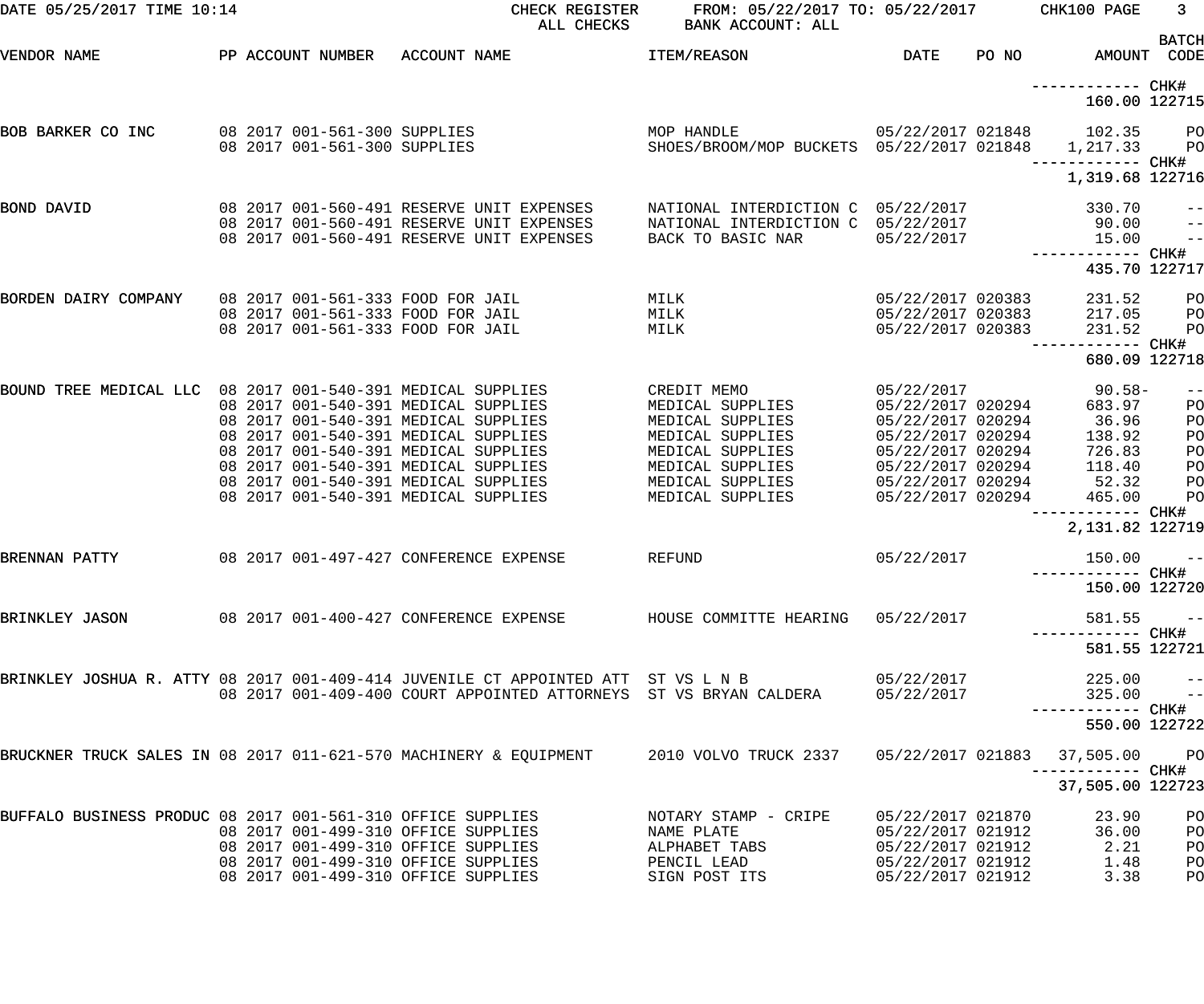| DATE 05/25/2017 TIME 10:14                                    |  |                   | CHECK REGISTER<br>ALL CHECKS                                                                                 | FROM: 05/22/2017 TO: 05/22/2017 CHK100 PAGE<br>BANK ACCOUNT: ALL                        |                                        |       |                                    | 4                           |
|---------------------------------------------------------------|--|-------------------|--------------------------------------------------------------------------------------------------------------|-----------------------------------------------------------------------------------------|----------------------------------------|-------|------------------------------------|-----------------------------|
| VENDOR NAME                                                   |  | PP ACCOUNT NUMBER | ACCOUNT NAME                                                                                                 | <b>ITEM/REASON</b>                                                                      | <b>DATE</b>                            | PO NO |                                    | <b>BATCH</b><br>AMOUNT CODE |
|                                                               |  |                   | 08 2017 001-560-310 OFFICE SUPPLIES<br>08 2017 001-560-310 OFFICE SUPPLIES                                   | LAMINATING DOCUMENTS<br>NOTARY STAMPS                                                   | 05/22/2017 021967<br>05/22/2017 021944 |       | 5.49<br>63.52<br>----------- CHK#  | PO<br>PO                    |
|                                                               |  |                   |                                                                                                              |                                                                                         |                                        |       | 135.98 122724                      |                             |
| CAREFLITE                                                     |  |                   | 08 2017 001-498-411 EMPLOYEE RECOGNITION NEW HIRE MEMBERSHIPS                                                |                                                                                         | 05/22/2017 020368                      |       | 144.00                             | <b>PO</b>                   |
|                                                               |  |                   |                                                                                                              |                                                                                         |                                        |       | 144.00 122725                      |                             |
| CARLTON NANCY                                                 |  |                   | 08 2017 001-409-400 COURT APPOINTED ATTORNEYS ST VS CAROLYN HELMS                                            |                                                                                         | 05/22/2017                             |       | 400.00                             | $\sim$ $ -$                 |
|                                                               |  |                   |                                                                                                              |                                                                                         |                                        |       | 400.00 122726                      |                             |
| CARR BRANDY                                                   |  |                   | 08 2017 046-499-427 CONFERENCE EXPENSE                                                                       | VOTER'S REG & CHAP 19                                                                   | 05/22/2017                             |       | 2.95                               | $\sim$ $ -$                 |
|                                                               |  |                   |                                                                                                              |                                                                                         |                                        |       |                                    | 2.95 122727                 |
| CBJ TIRE & ALIGNMENT NR 08 2017 012-622-354 MACHINERY REPAIRS |  |                   | 08 2017 012-622-303 TIRES & TIRE REPAIRS                                                                     | INSPECTION<br>TIRES                                                                     | 05/22/2017 020300                      |       | 05/22/2017 020300 7.00<br>1,595.00 | PO<br>P <sub>O</sub>        |
|                                                               |  |                   | 08 2017 012-622-303 TIRES & TIRE REPAIRS<br>08 2017 011-621-354 MACHINERY REPAIRS                            | TIRES<br>INSPECTION                                                                     | 05/22/2017 020300<br>05/22/2017 020214 |       | 1,360.00<br>7.00                   | PO<br>PO                    |
|                                                               |  |                   | 08 2017 001-560-354 VEHICLE MAINTENANCE                                                                      | UNIT 13 ALIGNMENT                                                                       | 05/22/2017 021112                      |       | 69.95                              | PO                          |
|                                                               |  |                   | 08 2017 001-560-354 VEHICLE MAINTENANCE                                                                      | UNIT 33 INSPECTION                                                                      | 05/22/2017 021112                      |       | 7.00                               | PO                          |
|                                                               |  |                   | 08 2017 001-560-354 VEHICLE MAINTENANCE                                                                      | UNIT 13 NEW TIRES                                                                       | 05/22/2017 021112                      |       | 261.72                             | PO                          |
|                                                               |  |                   | 08 2017 001-560-354 VEHICLE MAINTENANCE                                                                      | UNIT 35 FLAT                                                                            | 05/22/2017 021112                      |       | 15.00<br>------------ CHK#         | P <sub>O</sub>              |
|                                                               |  |                   |                                                                                                              |                                                                                         |                                        |       | 3,322.67 122728                    |                             |
|                                                               |  |                   | CCD COUNSELING P.A. 09 2017 020-570-328 MENTAL HEALTH SERVICES MENATL HEALTH SERVICES C 05/22/2017 020697    |                                                                                         |                                        |       | 480.00                             | <b>PO</b>                   |
|                                                               |  |                   |                                                                                                              |                                                                                         |                                        |       | 480.00 122729                      |                             |
|                                                               |  |                   | CITIBANK COMMERCIAL CAR 08 2017 013-623-300 SUPPLIES & HARDWARE                                              | SIGNS                                                                                   | 05/22/2017 021788                      |       | 23.94 PO                           |                             |
|                                                               |  |                   | 08 2017 013-623-300 SUPPLIES & HARDWARE                                                                      | SIGNS                                                                                   | 05/22/2017 021788                      |       | 156.76                             | PO                          |
|                                                               |  |                   | 08 2017 001-409-495 TRIAL EXPENSE<br>08  2017  014-624-354  MACHINERY REPAIRS                                | DRUG SCREEN FOR HUGHES/D 05/22/2017 021808<br>INSPECTION OF NEW TRUCK 05/22/2017 021875 |                                        |       | 440.00<br>8.50                     | PO<br>PO                    |
|                                                               |  |                   | 08 2017 001-407-499 MISCELLANEOUS                                                                            | PIZZA FOR EOC                                                                           | 05/22/2017 021863                      |       | 25.28                              | PO                          |
|                                                               |  |                   | 08  2017  001-133-000  PREPAID  ACCOUNTS                                                                     | FY 18 LEOSE TRAINING AAR 05/22/2017 021769                                              |                                        |       | 575.00                             | PO                          |
|                                                               |  |                   | 08 2017 011-621-300 SUPPLIES & HARDWARE                                                                      | RIDGE WORK LIGHT                                                                        | 05/22/2017 021776                      |       | 89.00                              | PO                          |
|                                                               |  |                   | 08 2017 001-540-354 VEHICLE MAINTENANCE                                                                      | INSPECTION OF 2015 DODGE 05/22/2017 021894                                              |                                        |       | 8.50                               | PO                          |
|                                                               |  |                   | 08 2017 001-560-457 MACHINERY & EQUIP-NON CAPI TRUCK VAULTS                                                  |                                                                                         |                                        |       | 05/22/2017 021857 1,752.00         | PO                          |
|                                                               |  |                   | 08 2017 001-540-391 MEDICAL SUPPLIES                                                                         | LACTATE METER SOLUTION 05/22/2017 021817                                                |                                        |       | 216.10                             | PO                          |
|                                                               |  |                   | 08 2017 046-499-427 CONFERENCE EXPENSE                                                                       | BRANDY CARR 4/18-4/19-20 05/22/2017 021807                                              |                                        |       | 159.85                             | PO                          |
|                                                               |  |                   |                                                                                                              |                                                                                         |                                        |       | 3,454.93 122730                    |                             |
|                                                               |  |                   | CLEAN CUT LAWN CARE 08 2017 001-510-306 CONTRACT SERVICES APRIL 2017                                         |                                                                                         | 05/22/2017 020477                      |       | 1,000.00                           | <b>PO</b>                   |
|                                                               |  |                   |                                                                                                              |                                                                                         |                                        |       | 1,000.00 122731                    |                             |
|                                                               |  |                   | CLINICAL PATHOLOGY LABS 08 2017 001-640-346 DRUG TESTING           ALVAREZ, ASHLOCK, KEEN, 05/22/2017 020856 |                                                                                         |                                        |       | 180.95                             | <b>PO</b>                   |
|                                                               |  |                   |                                                                                                              |                                                                                         |                                        |       | 180.95 122732                      |                             |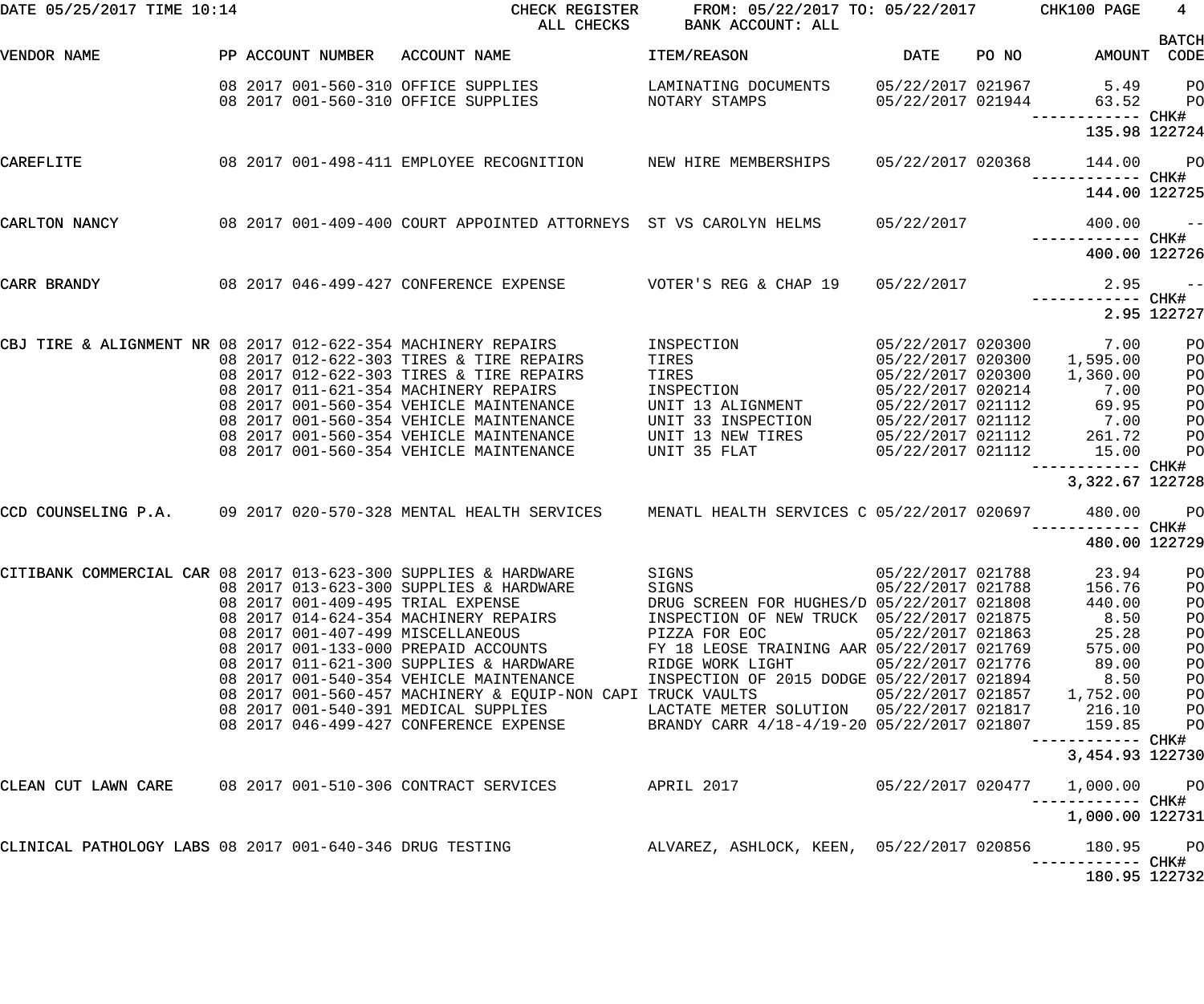| DATE 05/25/2017 TIME 10:14                                        |  |                                          | CHECK REGISTER<br>ALL CHECKS              | FROM: 05/22/2017 TO: 05/22/2017 CHK100 PAGE<br>BANK ACCOUNT: ALL |                                        |                                              | $5 -$<br><b>BATCH</b>            |
|-------------------------------------------------------------------|--|------------------------------------------|-------------------------------------------|------------------------------------------------------------------|----------------------------------------|----------------------------------------------|----------------------------------|
| <b>VENDOR NAME</b>                                                |  | PP ACCOUNT NUMBER ACCOUNT NAME           |                                           | ITEM/REASON                                                      | DATE                                   | PO NO AMOUNT CODE                            |                                  |
| CME AMERICA LLC                                                   |  |                                          | 08 2017 001-540-453 MEDICAL EQUIP REPAIRS | PUMP REPAIR                                                      | 05/22/2017 020291                      | 269.11<br>------------ CHK#                  | $P$ O                            |
|                                                                   |  |                                          |                                           |                                                                  |                                        | 269.11 122733                                |                                  |
| COLE MCNATT GAINESVILLE 08 2017 001-560-354 VEHICLE MAINTENANCE   |  |                                          | 08 2017 001-560-354 VEHICLE MAINTENANCE   | UNIT 30 OIL CHANGE<br>UNIT 28 OIL CHANGE                         | 05/22/2017 020184<br>05/22/2017 020184 | 52.13<br>58.65                               | P <sub>O</sub><br>P <sub>O</sub> |
|                                                                   |  |                                          | 08 2017 001-560-354 VEHICLE MAINTENANCE   | UNIT 14 OIL CHANGE                                               | 05/22/2017 020184                      | 50.79                                        | PO                               |
|                                                                   |  |                                          | 08 2017 001-560-354 VEHICLE MAINTENANCE   | UNIT 4 OIL CHANGE                                                | 05/22/2017 020184                      | 59.99                                        | P <sub>O</sub>                   |
|                                                                   |  |                                          |                                           |                                                                  |                                        | ------------ CHK#<br>221.56 122734           |                                  |
| COMMERCIAL BILLING SERV 08 2017 014-624-354 MACHINERY REPAIRS     |  |                                          |                                           | PARTS                                                            | 05/22/2017 021993                      | 326.30                                       | PO <sub>1</sub>                  |
|                                                                   |  |                                          |                                           |                                                                  |                                        | ------------ CHK#<br>326.30 122735           |                                  |
| COMMUNITY LUMBER CO                                               |  |                                          | 08 2017 014-624-300 SUPPLIES & HARDWARE   | FLASHLIGHT                                                       |                                        | 05/22/2017 020337 59.90<br>------------ CHK# | PO <sub>1</sub>                  |
|                                                                   |  |                                          |                                           |                                                                  |                                        |                                              | 59.90 122736                     |
| CONCORD MEDICAL GROUP O 08 2017 001-561-391 PRISONER MEDICAL CARE |  |                                          |                                           | PHILLIPS ACCT# 006496471 05/22/2017 022003 171.54                |                                        | ------------ CHK#                            | <b>PO</b>                        |
|                                                                   |  |                                          |                                           |                                                                  |                                        | 171.54 122737                                |                                  |
| CONTECH CONSTRUCTION PR 08 2017 012-622-304 CULVERTS              |  |                                          |                                           | CULVERT                                                          | 05/22/2017 020089                      | 119.56<br>------------ CHK#                  | <b>PO</b>                        |
|                                                                   |  |                                          |                                           |                                                                  |                                        | 119.56 122738                                |                                  |
| COOKE CO TAX A/C                                                  |  | 08  2017  011-621-354  MACHINERY REPAIRS |                                           | INSPECTION 91 TRAILER 88 05/22/2017 021979                       |                                        | 7.50                                         | PO                               |
|                                                                   |  | 08 2017 012-622-354 MACHINERY REPAIRS    |                                           | INSPECTION 88 INTL 5249 05/22/2017 021979                        |                                        | 7.50                                         | PO                               |
|                                                                   |  | 08 2017 013-623-354 MACHINERY REPAIRS    |                                           | INSPECTION 2008 AM GENER 05/22/2017 021911                       |                                        | 7.50                                         | PO                               |
|                                                                   |  | 08 2017 011-621-354 MACHINERY REPAIRS    |                                           | INSPECTION NEW 2017 DODG 05/22/2017 021893                       |                                        | 7.50                                         | PO                               |
|                                                                   |  | 08 2017 013-623-354 MACHINERY REPAIRS    |                                           | 96 GMC 3166                                                      | 05/22/2017 021911                      | 7.50                                         | PO                               |
|                                                                   |  |                                          | 08 2017 001-560-354 VEHICLE MAINTENANCE   | REGISTRATION UNIT 33 05/22/2017 021964                           |                                        | 7.50                                         | P <sub>O</sub>                   |
|                                                                   |  | 08 2017 013-623-354 MACHINERY REPAIRS    |                                           | INSPECTION 2001 STEERLIN 05/22/2017 022015                       |                                        | 7.50<br>---------- CHK#                      | P <sub>O</sub>                   |
|                                                                   |  |                                          |                                           |                                                                  |                                        |                                              | 52.50 122739                     |
| COOKE COUNTY CRUSHED ST 08 2017 013-623-302 GRAVEL                |  |                                          |                                           | GRADE 2 BASE                                                     | 05/22/2017 020434                      | 5,006.58                                     | P <sub>O</sub>                   |
|                                                                   |  | 08 2017 013-623-302 GRAVEL               |                                           | GRADE 2 BASE                                                     | 05/22/2017 020434                      | 2,909.76                                     | PO                               |
|                                                                   |  | 08 2017 014-624-302 GRAVEL               |                                           | GRADE 2 BASE                                                     | 05/22/2017 020325                      | 566.88                                       | P <sub>O</sub>                   |
|                                                                   |  | 08 2017 014-624-302 GRAVEL               |                                           | GRADE 2 BASE                                                     | 05/22/2017 020325                      | 1,387.02                                     | P <sub>O</sub>                   |
|                                                                   |  |                                          |                                           |                                                                  |                                        | 9,870.24 122740                              |                                  |
| COOKE COUNTY MEDIATION 08 2017 001-409-495 TRIAL EXPENSE          |  |                                          |                                           | ITIO M J A D                                                     | 05/22/2017                             | 300.00                                       | $\qquad \qquad -$                |
|                                                                   |  | 08 2017 001-409-495 TRIAL EXPENSE        |                                           | ITIO C S K                                                       | 05/22/2017                             | 300.00                                       | $\qquad \qquad -$                |
|                                                                   |  |                                          |                                           |                                                                  |                                        | 600.00 122741                                |                                  |
| CORDANT LABORATORY SOLU 09 2017 028-571-346 DRUG TESTING          |  |                                          |                                           | DRUG TESTS                                                       | 05/22/2017 019839                      | 16.50                                        | P <sub>O</sub>                   |
|                                                                   |  |                                          |                                           |                                                                  |                                        | 16.50 122742                                 |                                  |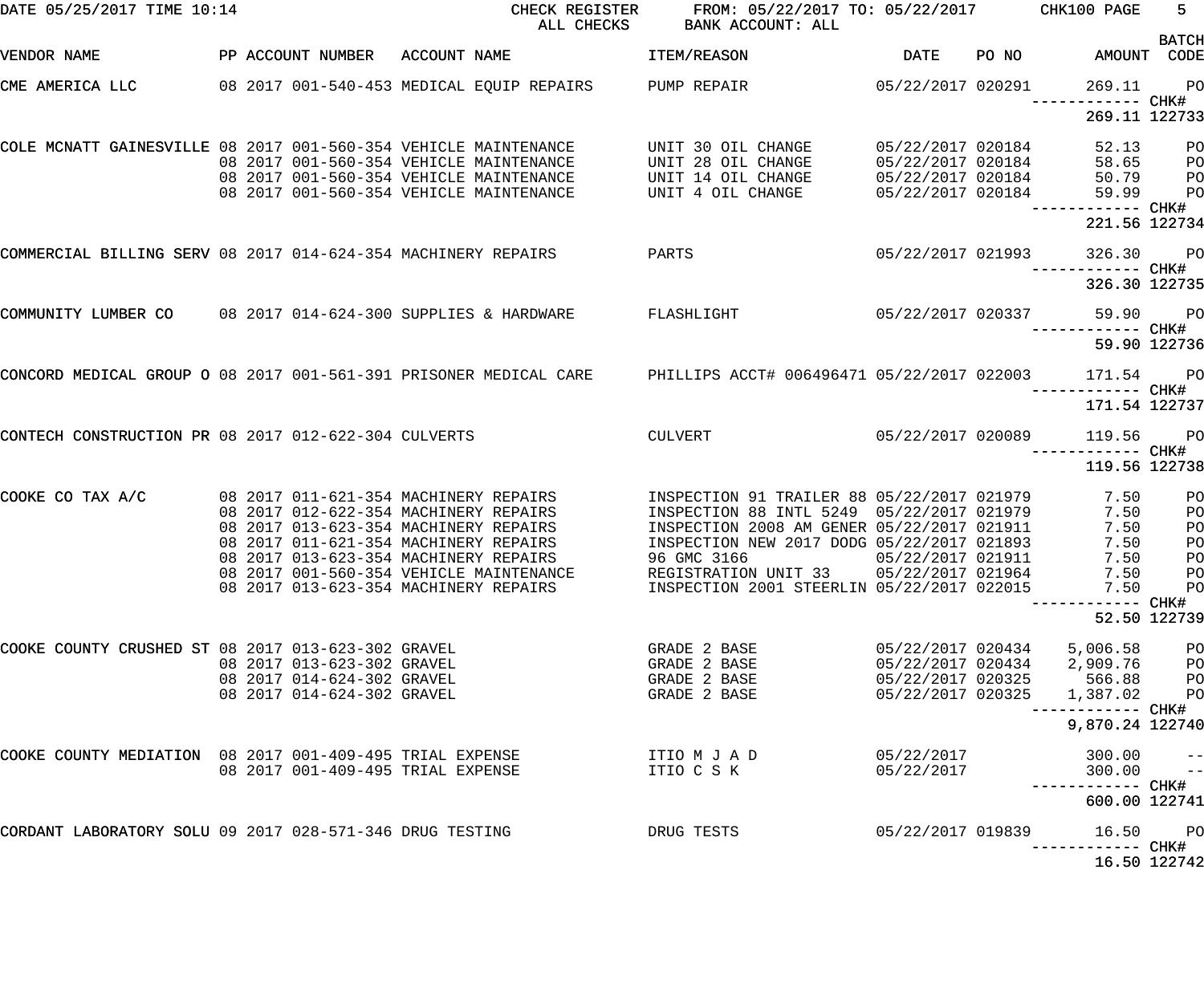| DATE 05/25/2017 TIME 10:14                                       |  | CHECK REGISTER<br>ALL CHECKS                                                                                                                                           | FROM: 05/22/2017 TO: 05/22/2017<br>BANK ACCOUNT: ALL                                                                 |                                                                                                                                 |                                                                                                       | CHK100 PAGE | 6 <sup>1</sup>                                        |                                                                      |
|------------------------------------------------------------------|--|------------------------------------------------------------------------------------------------------------------------------------------------------------------------|----------------------------------------------------------------------------------------------------------------------|---------------------------------------------------------------------------------------------------------------------------------|-------------------------------------------------------------------------------------------------------|-------------|-------------------------------------------------------|----------------------------------------------------------------------|
| VENDOR NAME                                                      |  | PP ACCOUNT NUMBER                                                                                                                                                      | ACCOUNT NAME                                                                                                         | ITEM/REASON                                                                                                                     | <b>DATE</b>                                                                                           | PO NO       | AMOUNT                                                | <b>BATCH</b><br>CODE                                                 |
| CULPEPPER PLUMBING & A/ 08 2017 001-510-450 BUILDING MAINTENANCE |  |                                                                                                                                                                        | 08 2017 001-510-450 BUILDING MAINTENANCE                                                                             | FIX AC AT ANNEX<br>FIX AC AT EMS 3                                                                                              | 05/22/2017 020494<br>05/22/2017 020494                                                                |             | 214.19<br>105.50                                      | P <sub>O</sub><br>P <sub>O</sub>                                     |
|                                                                  |  |                                                                                                                                                                        |                                                                                                                      |                                                                                                                                 |                                                                                                       |             | 319.69 122743                                         |                                                                      |
| DALLAS CO MEDICAL EXAMI 08 2017 001-409-418 AUTOPSY EXPENSE      |  |                                                                                                                                                                        | 08 2017 001-409-418 AUTOPSY EXPENSE<br>08 2017 001-409-418 AUTOPSY EXPENSE                                           | JUDY JARRELL<br>DAVID SMITH<br>STEPHEN DYER                                                                                     | 05/22/2017 020360<br>05/22/2017 020360<br>05/22/2017 020360                                           |             | 2,050.00<br>2,050.00<br>2,050.00<br>------------ CHK# | $P$ O<br>P <sub>O</sub><br>P <sub>O</sub>                            |
|                                                                  |  |                                                                                                                                                                        |                                                                                                                      |                                                                                                                                 |                                                                                                       |             | 6,150.00 122744                                       |                                                                      |
|                                                                  |  |                                                                                                                                                                        | DALLAS COUNTY COUNTY CO 08 2017 001-208-000 DUE TO OTHER GOVERNMENTS PP ISD VS RICHARD WESTB 05/22/2017              |                                                                                                                                 |                                                                                                       |             | 80.00<br>------------ CHK#                            | $- -$                                                                |
|                                                                  |  |                                                                                                                                                                        |                                                                                                                      |                                                                                                                                 |                                                                                                       |             |                                                       | 80.00 122745                                                         |
| DEFENDER OUTDOORS LLC                                            |  | 08 2017 001-581-459 AMMUNITION<br>08 2017 001-581-459 AMMUNITION<br>08 2017 001-581-459 AMMUNITION<br>08 2017 001-581-459 AMMUNITION<br>08 2017 001-581-459 AMMUNITION |                                                                                                                      | FIOCCHI 12LEOOBK<br>FIOCCHI 12 GA<br>FEDERAL AE223F<br>HORN 90226<br>HORNADY 91376                                              | 05/22/2017 021955<br>05/22/2017 021955<br>05/22/2017 021955<br>05/22/2017 021955<br>05/22/2017 021955 |             | 75.90<br>99.90<br>157.29<br>209.90<br>439.80          | PO<br>PO<br>PO<br>PO<br>PO                                           |
|                                                                  |  |                                                                                                                                                                        |                                                                                                                      |                                                                                                                                 |                                                                                                       |             | 982.79 122746                                         |                                                                      |
| DIAMOND DRUGS INC                                                |  |                                                                                                                                                                        | 08  2017  001-561-391  PRISONER MEDICAL CARE                                                                         | APRL 2017 INMATE RX'S                                                                                                           | 05/22/2017 020615                                                                                     |             | 1,595.81<br>--------- CHK#<br>1,595.81 122747         | P <sub>O</sub>                                                       |
| DOLESE BROS CO                                                   |  | 08 2017 012-622-302 GRAVEL<br>08 2017 012-622-302 GRAVEL<br>08 2017 012-622-302 GRAVEL                                                                                 |                                                                                                                      | 5/8 #3 COVER<br>5/8 #3 COVER<br>$5/8$ #3 COVER                                                                                  | 05/22/2017 020605<br>05/22/2017 020605<br>05/22/2017 020605                                           |             | 2,803.46<br>2,816.11<br>2,773.38                      | <b>PO</b><br>P <sub>O</sub><br>P <sub>O</sub><br>--- CHK#            |
|                                                                  |  |                                                                                                                                                                        |                                                                                                                      |                                                                                                                                 |                                                                                                       |             | 8,392.95 122748                                       |                                                                      |
| DRAKE ROY PHD                                                    |  | 08 2017 001-560-492 PHYSICAL                                                                                                                                           |                                                                                                                      | PHYSICAL BRITTNEE SWEETE 05/22/2017 021961                                                                                      |                                                                                                       |             | 125.00 PO<br>-----------  CHK#<br>125.00 122749       |                                                                      |
| DUSTIN OFFICE SUPPLY 08 2017 001-450-310 OFFICE SUPPLIES         |  |                                                                                                                                                                        | 08 2017 001-401-310 OFFICE SUPPLIES<br>08 2017 001-476-310 OFFICE SUPPLIES<br>09 2017 028-571-463 COPIER MAINTENANCE | OVERAGE ON COPIES 05/22/2017 020795 17.07<br>COLOR COPIES 2393 @ 0.04 05/22/2017 021945<br>INVOICE X214013<br>OVERAGE ON COPIES | 05/22/2017 019842                                                                                     |             | 108.88<br>05/22/2017 021951 9.51<br>17.94             | P <sub>O</sub><br>P <sub>O</sub><br>P <sub>O</sub><br>P <sub>O</sub> |
|                                                                  |  |                                                                                                                                                                        |                                                                                                                      |                                                                                                                                 |                                                                                                       |             | —————————— CHK#<br>153.40 122750                      |                                                                      |
|                                                                  |  |                                                                                                                                                                        | ELECTRO ACOUSTICS & VID 08 2017 033-435-457 MACHINERY& EQUIP - NON CAP YORKVILLE CA1 AMP     05/22/2017 021658       |                                                                                                                                 |                                                                                                       |             | 582.00 PO                                             |                                                                      |
|                                                                  |  |                                                                                                                                                                        |                                                                                                                      |                                                                                                                                 |                                                                                                       |             | 582.00 122751                                         |                                                                      |
| EMERGICON LLC                                                    |  |                                                                                                                                                                        | 08 2017 001-540-496 COLLECTION EXPENSE                                                                               |                                                                                                                                 |                                                                                                       |             |                                                       |                                                                      |
|                                                                  |  |                                                                                                                                                                        |                                                                                                                      |                                                                                                                                 |                                                                                                       |             | 10,473.58 122752                                      |                                                                      |
| ERLANDSON ERIC                                                   |  | 08 2017 001-476-425 MILEAGE                                                                                                                                            |                                                                                                                      | MILEAGE APRIL                                                                                                                   | 05/22/2017                                                                                            |             | 136.96                                                | $\qquad \qquad -$                                                    |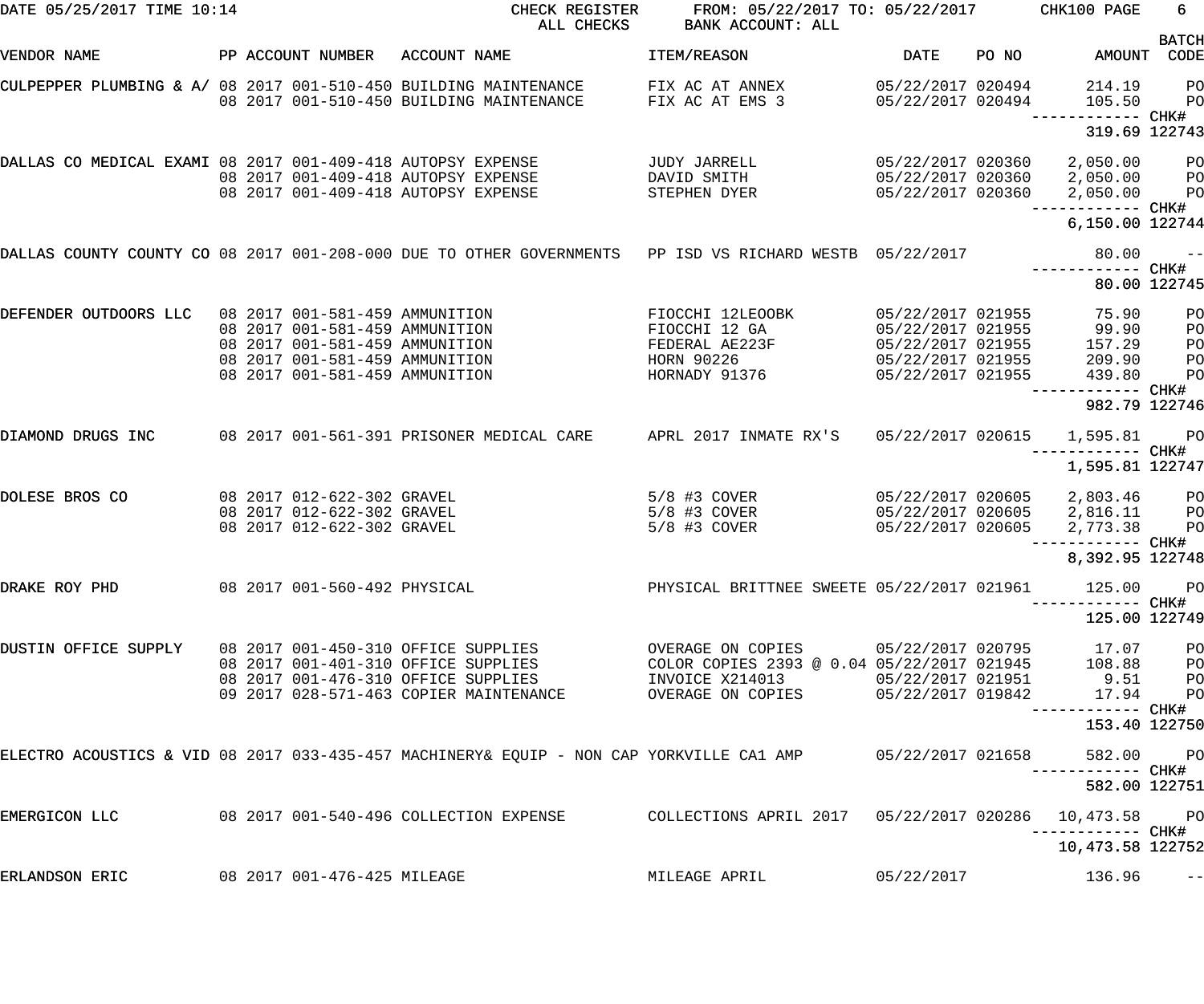| DATE 05/25/2017 TIME 10:14                                                |  |                              |                                                                                                                        | CHECK REGISTER<br>ALL CHECKS                                                                                                                                                                                                             | FROM: 05/22/2017 TO: 05/22/2017 CHK100 PAGE<br>BANK ACCOUNT: ALL                                                                                                                                                                                                                                               |                                                                                  |       |                                                                                                   | 7 <sup>7</sup>                                               |
|---------------------------------------------------------------------------|--|------------------------------|------------------------------------------------------------------------------------------------------------------------|------------------------------------------------------------------------------------------------------------------------------------------------------------------------------------------------------------------------------------------|----------------------------------------------------------------------------------------------------------------------------------------------------------------------------------------------------------------------------------------------------------------------------------------------------------------|----------------------------------------------------------------------------------|-------|---------------------------------------------------------------------------------------------------|--------------------------------------------------------------|
| VENDOR NAME                                                               |  |                              | PP ACCOUNT NUMBER ACCOUNT NAME                                                                                         |                                                                                                                                                                                                                                          | <b>ITEM/REASON</b>                                                                                                                                                                                                                                                                                             | <b>DATE</b>                                                                      | PO NO |                                                                                                   | <b>BATCH</b><br>AMOUNT CODE                                  |
|                                                                           |  |                              |                                                                                                                        |                                                                                                                                                                                                                                          |                                                                                                                                                                                                                                                                                                                |                                                                                  |       | ------------ CHK#<br>136.96 122753                                                                |                                                              |
| EXXONMOBIL UNIVERSIAL F 09 2017 028-571-330 FUEL                          |  |                              |                                                                                                                        | 09 2017 028-571-330 FUEL<br>08 2017 001-560-330 FUEL<br>08 2017 011-621-330 FUEL & OIL<br>08 2017 001-540-330 FUEL<br>09 2017 028-571-330 FUEL<br>08 2017 001-540-330 FUEL<br>08 2017 001-560-330 FUEL<br>08 2017 011-621-330 FUEL & OIL | FUEL APRIL 2017<br>FUEL APRIL 2017<br>FUEL APRIL 2017<br>FUEL APRIL 2017<br>FUEL APRIL 2017<br>TAX EXEMPT & REBATE CRE 05/22/2017<br>REBATE & TAX EXEMPT CRE 05/22/2017<br>REBATE & TAX EXEMPT CRE 05/22/2017<br>REBATE & TAX EXEMPT CRE 05/22/2017                                                            | 05/22/2017 021941<br>05/22/2017 020216<br>05/22/2017 020081<br>05/22/2017 020284 |       | 123.14<br>579.86<br>144.00<br>96.03<br>11.94-<br>12.68-<br>$50.03 -$<br>$14.68-$<br>853.70 122754 | PO<br>PO<br>PO<br>PO<br>$-$ -l<br>$-$ -l<br>$-$ -l<br>$-$ -l |
| FARMER BROTHERS COFFEE 08 2017 001-561-333 FOOD FOR JAIL                  |  |                              |                                                                                                                        | <b>COFFEE</b>                                                                                                                                                                                                                            |                                                                                                                                                                                                                                                                                                                | 05/22/2017 020381                                                                |       | 422.60<br>422.60 122755                                                                           | <b>PO</b>                                                    |
| FASTENAL COMPANY                                                          |  |                              | 08 2017 001-510-450 BUILDING MAINTENANCE<br>08 2017 012-622-300 SUPPLIES & HARDWARE                                    |                                                                                                                                                                                                                                          | ANTI SEIZE<br>SUPPLIES                                                                                                                                                                                                                                                                                         | 05/22/2017 020297                                                                |       | 05/22/2017 020500 20.10 PO<br>213.96<br>234.06 122756                                             | <b>PO</b>                                                    |
| FIRST HOSPITAL LABORATO 08 2017 012-622-490 PHYSICALS & CDL TESTING MHITE |  |                              | 08 2017 013-623-490 PHYSICALS & CDL TESTING                                                                            |                                                                                                                                                                                                                                          | SCHMIDLKOFER                                                                                                                                                                                                                                                                                                   | 05/22/2017 021968<br>05/22/2017 021968                                           |       | 44.29                                                                                             | 44.29 PO<br>PO<br>88.58 122757                               |
| FLEITMAN BACKHOE CO. 08 2017 001-510-450 BUILDING MAINTENANCE             |  |                              |                                                                                                                        |                                                                                                                                                                                                                                          | FY 17 MAINTENANCE EMS MU 05/22/2017 021950                                                                                                                                                                                                                                                                     |                                                                                  |       | 200.00<br>----------- CHK#<br>200.00 122758                                                       | <b>PO</b>                                                    |
| FOSTER VICKI LINN                                                         |  |                              |                                                                                                                        | 08 2017 001-409-400 COURT APPOINTED ATTORNEYS                                                                                                                                                                                            | 08 2017 001-409-400 COURT APPOINTED ATTORNEYS ST VS RICKY Z JOHNSON<br>08 2017 001-409-400 COURT APPOINTED ATTORNEYS ST VS WILLIAM E HAMMER<br>08 2017 001-409-400 COURT APPOINTED ATTORNEYS ST VS KELLY CAMACHO<br>08 2017 001-409-400 COURT APPOINTED ATTORNEYS ST VS TYLER CANTRELL<br>ST VS KELLEY CAMACHO | 05/22/2017<br>05/22/2017<br>05/22/2017<br>05/22/2017<br>05/22/2017               |       | 640.00<br>530.00<br>175.00<br>100.00<br>775.00<br>----------- CHK#<br>2,220.00 122759             | $- -$<br>$- -$<br>$- -$<br>$-$ -<br>$-$ -                    |
| FREESE AND NICHOLS INC 08 2017 001-409-413 PROFESSIONAL SERVICES          |  |                              |                                                                                                                        |                                                                                                                                                                                                                                          | LAKE ZONING JAN 2017                                                                                                                                                                                                                                                                                           | 05/22/2017 017679                                                                |       | 3,518.65<br>------------ CHK#<br>3,518.65 122760                                                  | <b>PO</b>                                                    |
| G E CONSUMER FINANCE                                                      |  | 08 2017 001-561-300 SUPPLIES | 08 2017 001-465-186 COUNTY PETIT JURY<br>08 2017 001-561-469 KITCHEN EQUIPMENT<br>08 2017 001-561-336 MEDICAL SUPPLIES |                                                                                                                                                                                                                                          | JURY ROOM SUPPLIES<br><b>BLENDER</b><br>JAIL SUPPLIES<br>MEDICAL SUPPLIES                                                                                                                                                                                                                                      | 05/22/2017 021981<br>05/22/2017 021954<br>05/22/2017 022004<br>05/22/2017 021996 |       | 56.21<br>49.88<br>23.78<br>363.79<br>------------ CHK#                                            | PO<br>PO<br>PO<br>PO                                         |
| GAINESVILLE AUTO PARTS 08 2017 001-510-354 VEHICLE EXPENSE                |  |                              |                                                                                                                        |                                                                                                                                                                                                                                          | OIL                                                                                                                                                                                                                                                                                                            | 05/22/2017 020498                                                                |       | 493.66 122761<br>12.00<br>------ CHK#                                                             | <b>PO</b>                                                    |
|                                                                           |  |                              |                                                                                                                        |                                                                                                                                                                                                                                          |                                                                                                                                                                                                                                                                                                                |                                                                                  |       |                                                                                                   | 12.00 122762                                                 |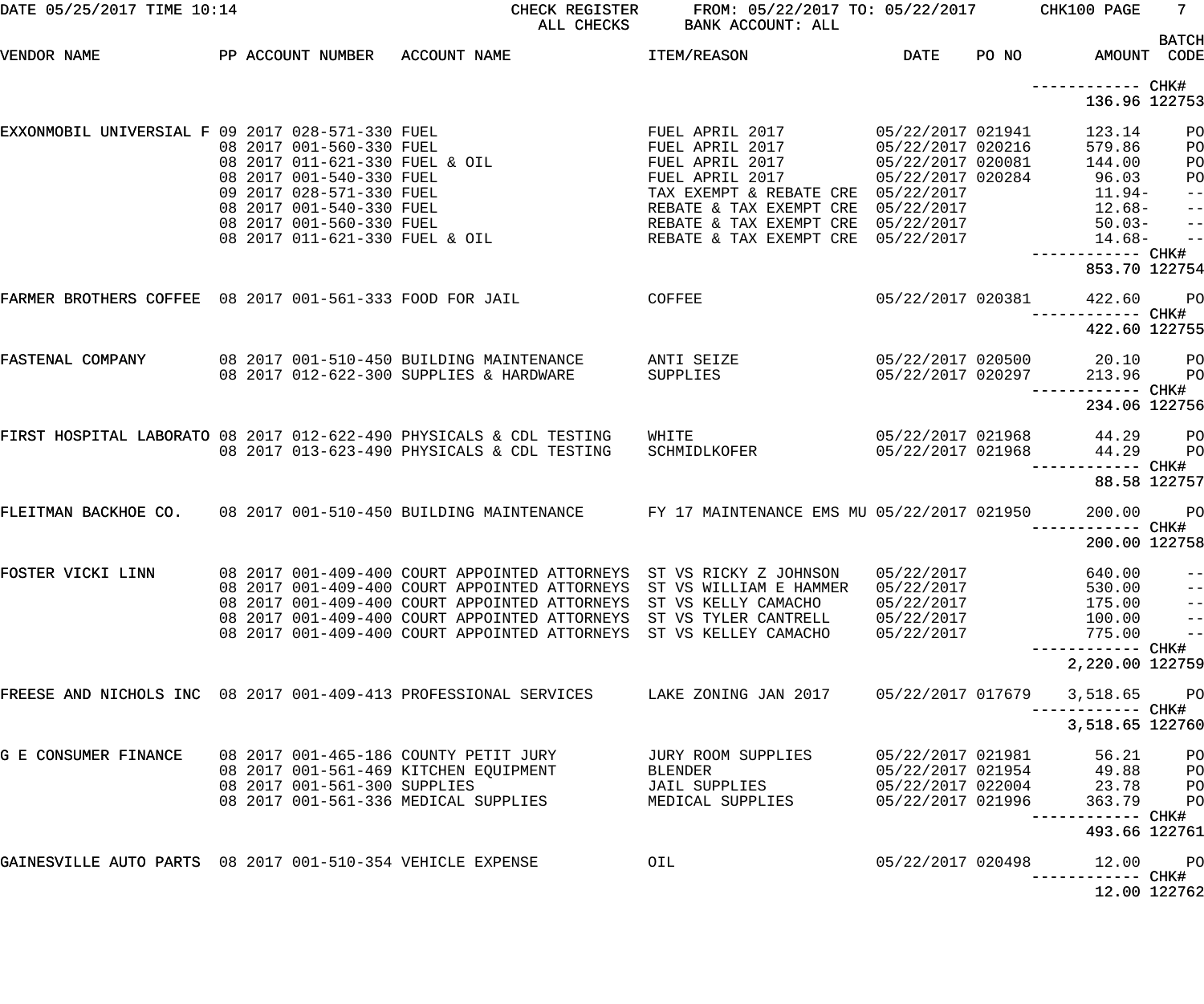| DATE 05/25/2017 TIME 10:14                                  |  | CHECK REGISTER<br>ALL CHECKS                                                                            | FROM: 05/22/2017 TO: 05/22/2017<br>BANK ACCOUNT: ALL |                   |       | CHK100 PAGE                          | 8<br><b>BATCH</b> |
|-------------------------------------------------------------|--|---------------------------------------------------------------------------------------------------------|------------------------------------------------------|-------------------|-------|--------------------------------------|-------------------|
| VENDOR NAME                                                 |  | PP ACCOUNT NUMBER ACCOUNT NAME                                                                          | ITEM/REASON                                          | DATE              | PO NO | AMOUNT                               | CODE              |
| GAINESVILLE DAILY REGIS 08 2017 001-409-430 LEGAL NOTICES   |  |                                                                                                         | AD FOR ELM FORK DAM 05/22/2017 021148                |                   |       | 65.45                                | PO<br>CHK#        |
|                                                             |  |                                                                                                         |                                                      |                   |       | 65.45 122763                         |                   |
| GAINESVILLE PRINTING CO 08 2017 011-621-499 MISCELLANEOUS   |  |                                                                                                         | COUNTY ROAD MAPS                                     | 05/22/2017 021922 |       | 118.60                               | PO                |
|                                                             |  | 08 2017 012-622-499 MISCELLANEOUS                                                                       | COUNTY ROAD MAPS                                     | 05/22/2017 021922 |       | 118.60                               | PO                |
|                                                             |  | 08 2017 013-623-499 MISCELLANEOUS                                                                       | COUNTY ROAD MAPS                                     | 05/22/2017 021922 |       | 118.60                               | PO                |
|                                                             |  | 08 2017 014-624-499 MISCELLANEOUS                                                                       | COUNTY ROAD MAPS                                     | 05/22/2017 021922 |       | 118.60<br>------------ CHK#          | PO                |
|                                                             |  |                                                                                                         |                                                      |                   |       | 474.40 122764                        |                   |
| GALLS LLC                                                   |  | 08 2017 001-561-392 UNIFORMS - EMPLOYEES & PR OFFICER UNIFORMS                                          |                                                      | 05/22/2017 021919 |       | 112.00<br>------------ CHK#          | $P$ O             |
|                                                             |  |                                                                                                         |                                                      |                   |       | 112.00 122765                        |                   |
| GEO J CARROLL & SON FUN 08 2017 001-409-419 INDIGENT BURIAL |  |                                                                                                         | INDIGENT CREMATION                                   | 05/22/2017 021960 |       | 600.00                               | P <sub>O</sub>    |
|                                                             |  | 08 2017 001-409-418 AUTOPSY EXPENSE                                                                     | JAMES WILLIAMS                                       | 05/22/2017 020362 |       | 400.00                               | P <sub>O</sub>    |
|                                                             |  | 08 2017 001-409-418 AUTOPSY EXPENSE                                                                     | MARVETTE MOORE                                       | 05/22/2017 020362 |       | 400.00                               | P <sub>O</sub>    |
|                                                             |  |                                                                                                         |                                                      |                   |       | ------------ CHK#<br>1,400.00 122766 |                   |
|                                                             |  | GEO MED WASTE OF TEXAS 08 2017 001-561-336 MEDICAL SUPPLIES                                             | MAY 2017 MED WASTE                                   | 05/22/2017 020617 |       | 47.45                                | $P$ O             |
|                                                             |  | 08 2017 001-540-391 MEDICAL SUPPLIES                                                                    | MED WASTE DISPOSAL                                   | 05/22/2017 020276 |       | 47.45<br>------ CHK#                 | P <sub>O</sub>    |
|                                                             |  |                                                                                                         |                                                      |                   |       | 94.90 122767                         |                   |
| GIFFEN, SHARON                                              |  | 08 2017 001-495-427 CONFERENCE EXPENSE                                                                  | 59TH COUNTY AUDITORS CO 05/22/2017                   |                   |       | 374.29                               | $ -$              |
|                                                             |  |                                                                                                         |                                                      |                   |       | ---------<br>374.29 122768           | CHK#              |
|                                                             |  | GOODWIN J STANLEY ATTY 08 2017 001-409-400 COURT APPOINTED ATTORNEYS ST VS BENJAMIN GONZALES 05/22/2017 |                                                      |                   |       | 180.00                               | $\pm$ $\pm$       |
|                                                             |  | 08 2017 001-409-400 COURT APPOINTED ATTORNEYS                                                           | ST VS BENJAMIN GONZALES 05/22/2017                   |                   |       | 650.00                               | $\equiv$ $\equiv$ |
|                                                             |  |                                                                                                         |                                                      |                   |       | 830.00 122769                        |                   |
|                                                             |  | GRAYSON CO DEPT JUVENIL 08 2017 001-570-486 PURCHASED RESIDENTIAL SER  PLACEMENT JO                     |                                                      | 05/22/2017 021044 |       | 3,870.00                             | P <sub>O</sub>    |
|                                                             |  |                                                                                                         |                                                      |                   |       | —————————— CHK#<br>3,870.00 122770   |                   |
| HARRIS BILL ATTY                                            |  | 08 2017 001-409-400 COURT APPOINTED ATTORNEYS ST VS DEMARCUS J BAILEY 05/22/2017                        |                                                      |                   |       | 425.00                               | $ -$              |
|                                                             |  | 08 2017 001-409-400 COURT APPOINTED ATTORNEYS                                                           | ST VS MICKEL W CRUMP                                 | 05/22/2017        |       | 475.00                               | $-$               |
|                                                             |  | 08 2017 001-409-400 COURT APPOINTED ATTORNEYS                                                           | ST VS DEMARCUS JOHNSON- 05/22/2017                   |                   |       | 950.00                               | $-$               |
|                                                             |  | 08 2017 001-409-400 COURT APPOINTED ATTORNEYS                                                           | ST VS CLAYTON GALLAGHER 05/22/2017                   |                   |       | 450.00                               | $\qquad \qquad -$ |
|                                                             |  | 08 2017 001-409-400 COURT APPOINTED ATTORNEYS                                                           | ST VS CATHY FOSTER                                   | 05/22/2017        |       | 375.00                               | $-$               |
|                                                             |  | 08 2017 001-409-495 TRIAL EXPENSE                                                                       | ST VS CATHY FOSTER                                   | 05/22/2017        |       | 122.56<br>—————————— CHK#            | $\frac{1}{2}$     |
|                                                             |  |                                                                                                         |                                                      |                   |       | 2,797.56 122771                      |                   |
|                                                             |  | HARRIS COUNTY CONSTABLE 08 2017 001-208-000 DUE TO OTHER GOVERNMENTS PP ISD VS RICHARD WESTB 05/22/2017 |                                                      |                   |       | 75.00                                | $- -$             |
|                                                             |  |                                                                                                         |                                                      |                   |       | 75.00 122772                         |                   |
| HAVERKAMP JANELLE M                                         |  | 08 2017 001-435-427 CONFERENCE & EDUCATION                                                              | VALET PARKING                                        | 05/22/2017        |       | 60.62                                | $-\:\:-$          |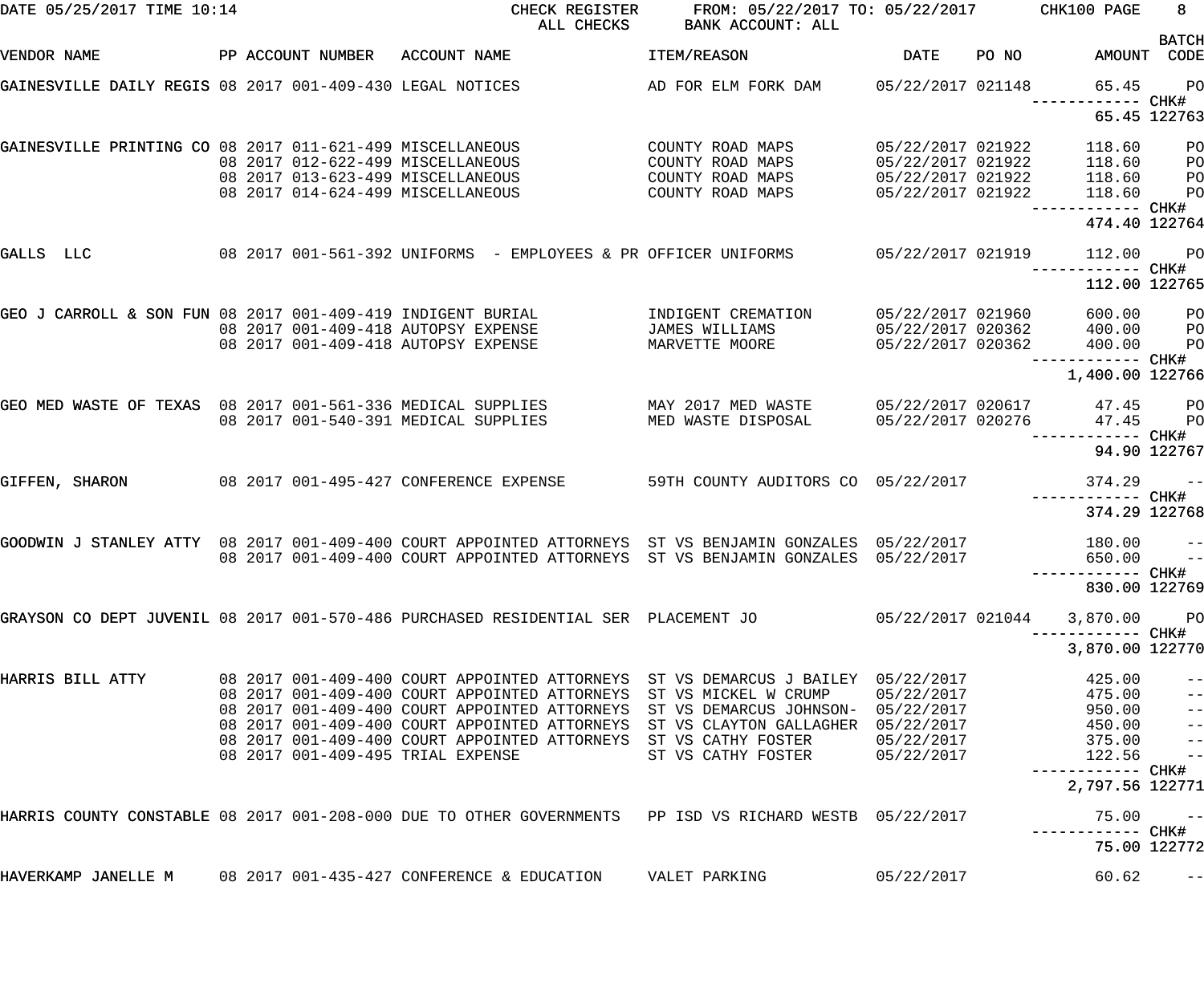| DATE 05/25/2017 TIME 10:14                                    |  |                                                                                                                                                                                                                                                    |              | CHECK REGISTER<br>ALL CHECKS | FROM: 05/22/2017 TO: 05/22/2017<br>BANK ACCOUNT: ALL                                                                                 |                                                                                                                                                 |       | CHK100 PAGE                                                     | 9                                      |
|---------------------------------------------------------------|--|----------------------------------------------------------------------------------------------------------------------------------------------------------------------------------------------------------------------------------------------------|--------------|------------------------------|--------------------------------------------------------------------------------------------------------------------------------------|-------------------------------------------------------------------------------------------------------------------------------------------------|-------|-----------------------------------------------------------------|----------------------------------------|
| VENDOR NAME                                                   |  | PP ACCOUNT NUMBER                                                                                                                                                                                                                                  | ACCOUNT NAME |                              | <b>ITEM/REASON</b>                                                                                                                   | DATE                                                                                                                                            | PO NO | AMOUNT                                                          | <b>BATCH</b><br>CODE                   |
|                                                               |  |                                                                                                                                                                                                                                                    |              |                              |                                                                                                                                      |                                                                                                                                                 |       | ------------ CHK#                                               | 60.62 122773                           |
| HENNIGAN AUTO PARTS, IN 08 2017 013-623-354 MACHINERY REPAIRS |  | 08 2017 013-623-354 MACHINERY REPAIRS<br>08 2017 013-623-354 MACHINERY REPAIRS<br>08 2017 013-623-354 MACHINERY REPAIRS<br>08 2017 012-622-354 MACHINERY REPAIRS<br>08 2017 013-623-354 MACHINERY REPAIRS<br>08 2017 013-623-354 MACHINERY REPAIRS |              |                              | PARTS<br>PARTS<br>PARTS<br>PARTS<br>PARTS<br>PARTS<br>PARTS                                                                          | 05/22/2017 020424<br>05/22/2017 020424<br>05/22/2017 020424<br>05/22/2017 020424<br>05/22/2017 020271<br>05/22/2017 020424<br>05/22/2017 020424 |       | 255.86<br>59.80<br>28.22<br>89.54<br>172.83<br>180.45<br>638.24 | PO<br>PO<br>PO<br>PO<br>PO<br>PO<br>PO |
|                                                               |  | 08 2017 013-623-354 MACHINERY REPAIRS                                                                                                                                                                                                              |              |                              | PARTS                                                                                                                                | 05/22/2017 020424                                                                                                                               |       | 257.94<br>------------ CHK#<br>1,682.88 122774                  | PO                                     |
| HESS TOWING & RECOVERY 08 2017 012-622-354 MACHINERY REPAIRS  |  |                                                                                                                                                                                                                                                    |              |                              | MUFFLER                                                                                                                              | 05/22/2017 020270                                                                                                                               |       | 80.00<br>----------- CHK#                                       | PO<br>80.00 122775                     |
| HOGAN'S JIF-E LUBE #2                                         |  | 08 2017 001-540-354 VEHICLE MAINTENANCE<br>08 2017 001-540-354 VEHICLE MAINTENANCE<br>08 2017 012-622-354 MACHINERY REPAIRS<br>08 2017 001-540-354 VEHICLE MAINTENANCE                                                                             |              |                              | INSPECTION<br>OIL CHANGE UNIT 4902<br>OIL CHANGE<br>DEF                                                                              | 05/22/2017 020268<br>05/22/2017 020268<br>05/22/2017 020602<br>05/22/2017 020268                                                                |       | 7.00<br>293.50<br>52.95<br>13.75<br>------------ CHK#           | PO<br>PO<br>PO<br>PO                   |
| HOLIDAY FORD                                                  |  | 08 2017 011-621-354 MACHINERY REPAIRS<br>08 2017 011-621-354 MACHINERY REPAIRS<br>08 2017 011-621-354 MACHINERY REPAIRS                                                                                                                            |              |                              | VALVE<br>CLIP<br>CREDIT                                                                                                              | 05/22/2017 021989<br>05/22/2017 022023<br>05/22/2017                                                                                            |       | 367.20 122776<br>199.39<br>3.53<br>199.39-<br>------------ CHK# | PO<br>PO<br>$- -$                      |
| HOME DEPOT                                                    |  | 08 2017 001-510-450 BUILDING MAINTENANCE                                                                                                                                                                                                           |              |                              | TOOL BOXES AND STEP                                                                                                                  | 05/22/2017 020488                                                                                                                               |       | 104.80<br>----------- CHK#                                      | 3.53 122777<br>PO                      |
| HOWELL CHRIS                                                  |  | 09 2017 028-571-427 CONFERENCE EXPENSE                                                                                                                                                                                                             |              |                              | TRAINING                                                                                                                             | 05/22/2017                                                                                                                                      |       | 104.80 122778<br>$272.39 - -$<br>272.39 122779                  |                                        |
| HUNTER TUNNEL EXPRESS I 08 2017 001-476-354 VEHICLE EXPENSE   |  | 08 2017 001-540-354 VEHICLE MAINTENANCE<br>08 2017 001-407-354 VEHICLE EXPENSE<br>08 2017 001-560-354 VEHICLE MAINTENANCE                                                                                                                          |              |                              | CAR WASH APRIL<br>CAR WASHES APRIL 2017<br>CAR WASHES APRIL 2017<br>CAR WASH APRIL                                                   | 05/22/2017 020534<br>05/22/2017 020923<br>05/22/2017 020452<br>05/22/2017 020182                                                                |       | 8.00<br>24.00<br>16.00<br>154.00<br>------------ CHK#           | PO<br>PO<br>PO<br>PO                   |
|                                                               |  |                                                                                                                                                                                                                                                    |              |                              | HUNTERS OIL DEPOT     08 2017 001-560-354 VEHICLE MAINTENANCE      UNIT 38 OIL CHANGE                                                | 05/22/2017 020189                                                                                                                               |       | 202.00 122780<br>46.83 PO<br>------------ CHK#                  |                                        |
| I C S (INSTITUTIONAL SU 08 2017 001-561-300 SUPPLIES          |  | 08 2017 001-561-300 SUPPLIES<br>08 2017 001-561-300 SUPPLIES                                                                                                                                                                                       |              |                              | LAMINATOR AND FASTENER 05/22/2017 021888<br>RESTRAINT CHAIR RE-NEW K 05/22/2017 021908<br>SHOES/MOP BUCKETS/NAPKIN 05/22/2017 021844 |                                                                                                                                                 |       | 275.83<br>846.40<br>567.00                                      | 46.83 122781<br>PO<br>PO<br>PO         |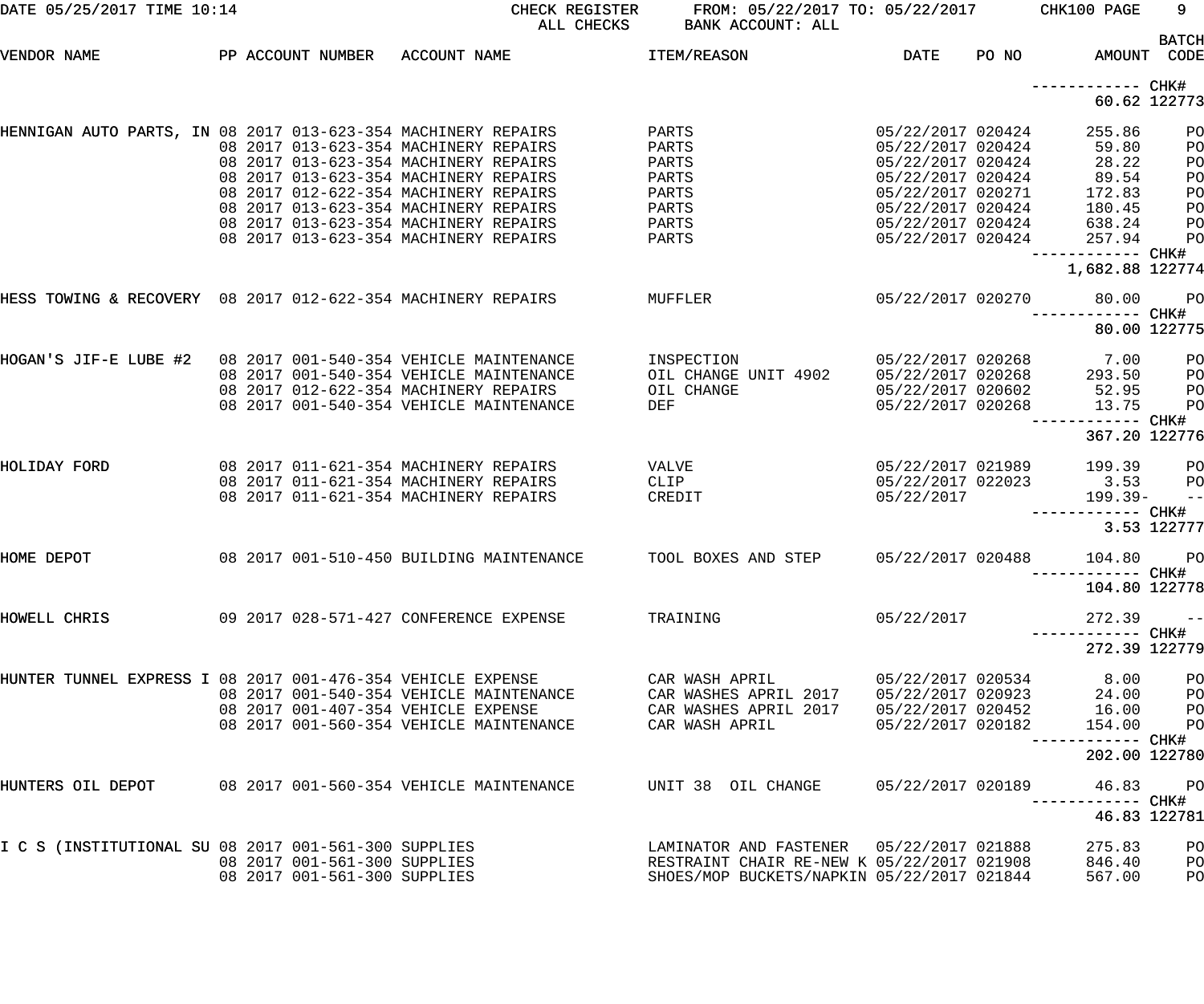| DATE 05/25/2017 TIME 10:14                                        |  |                              | CHECK REGISTER<br>ALL CHECKS                                                                                | FROM: 05/22/2017 TO: 05/22/2017 CHK100 PAGE<br>BANK ACCOUNT: ALL         |                                        |       |                                                  | 10                               |
|-------------------------------------------------------------------|--|------------------------------|-------------------------------------------------------------------------------------------------------------|--------------------------------------------------------------------------|----------------------------------------|-------|--------------------------------------------------|----------------------------------|
| VENDOR NAME                                                       |  | PP ACCOUNT NUMBER            | ACCOUNT NAME                                                                                                | ITEM/REASON                                                              | <b>DATE</b>                            | PO NO | AMOUNT CODE                                      | <b>BATCH</b>                     |
|                                                                   |  | 08 2017 001-561-300 SUPPLIES |                                                                                                             | SUPPLIES                                                                 | 05/22/2017 021888                      |       | 84.00<br>------------ CHK#                       | <b>PO</b>                        |
|                                                                   |  |                              |                                                                                                             |                                                                          |                                        |       | 1,773.23 122782                                  |                                  |
|                                                                   |  |                              | ISAACKS JUDGE VICKI 08 2017 001-465-180 SPECIAL DISTRICT JUDGE 0 VISITING JUDGE VICKI ISA 05/22/2017 021910 |                                                                          |                                        |       | 68.42<br>------------ CHK#                       | <b>PO</b>                        |
|                                                                   |  |                              |                                                                                                             |                                                                          |                                        |       | 68.42 122783                                     |                                  |
| JOE WALTER LUMBER CO IN 08 2017 001-510-450 BUILDING MAINTENANCE  |  |                              | 08 2017 001-510-450 BUILDING MAINTENANCE                                                                    | SHIMS AND PVC FITTINGS 05/22/2017 020497<br>BOLT 05/22/2017 020497       |                                        |       | 4.61<br>2.52                                     | P <sub>O</sub><br>P <sub>O</sub> |
|                                                                   |  |                              | 08 2017 001-510-450 BUILDING MAINTENANCE                                                                    | <b>BUSHING</b>                                                           | 05/22/2017 020497                      |       | 1.49                                             | P <sub>O</sub>                   |
|                                                                   |  |                              |                                                                                                             |                                                                          |                                        |       | —————————— CHK#                                  | 8.62 122784                      |
| JOHNNY DOZER SERIVE LLC 08 2017 013-623-302 GRAVEL                |  |                              |                                                                                                             | #2 1/2" BASE                                                             |                                        |       | 05/22/2017 021724 9,014.14 PO                    |                                  |
|                                                                   |  |                              |                                                                                                             |                                                                          |                                        |       | 9,014.14 122785                                  |                                  |
| JOHNSON CARROLL LEE 08 2017 001-458-427 CONFERENCE EXPENSE        |  |                              |                                                                                                             | JP SEMINAR                                                               | 05/22/2017                             |       | $351.06$ --                                      |                                  |
|                                                                   |  |                              |                                                                                                             |                                                                          |                                        |       | 351.06 122786                                    |                                  |
| KENNEDY BRYCE                                                     |  |                              | 08 2017 001-560-429 TRAINING & SCHOOLS<br>08 2017 001-560-429 TRAINING & SCHOOLS                            | NATIONAL INTERDICTION C 05/22/2017<br>NATIONAL INTERDICTION C 05/22/2017 |                                        |       | 275.00<br>90.00                                  | $-$<br>$\sim$ $-$                |
|                                                                   |  |                              |                                                                                                             |                                                                          |                                        |       | 365.00 122787                                    |                                  |
|                                                                   |  |                              |                                                                                                             |                                                                          |                                        |       |                                                  |                                  |
| KLEMENT FORD OF MUENSTE 08 2017 013-623-354 MACHINERY REPAIRS     |  |                              |                                                                                                             | REPAIRS                                                                  |                                        |       | 05/22/2017 020447 1,246.50 PO<br>—————————— CHK# |                                  |
|                                                                   |  |                              |                                                                                                             |                                                                          |                                        |       | 1,246.50 122788                                  |                                  |
| KNIGHTON MICHAEL                                                  |  |                              | 08 2017 001-570-427 CONFERENCE AND TRAINING                                                                 | TRAINING                                                                 | 05/22/2017                             |       | $251.20 - -$                                     |                                  |
|                                                                   |  |                              |                                                                                                             |                                                                          |                                        |       | 251.20 122789                                    |                                  |
| LABATT FOOD SERVICE                                               |  |                              | 08 2017 001-561-333 FOOD FOR JAIL<br>08 2017 001-561-333 FOOD FOR JAIL                                      | FOOD<br>FOOD                                                             | 05/22/2017 020384<br>05/22/2017 020384 |       | 3,771.88<br>3,764.56                             | PO                               |
|                                                                   |  |                              | 08 2017 001-561-333 FOOD FOR JAIL                                                                           | CREDIT                                                                   | 05/22/2017                             |       | $23.56-$                                         | PO<br>$-\:\:-$                   |
|                                                                   |  |                              | 08 2017 001-561-333 FOOD FOR JAIL<br>08 2017 001-561-333 FOOD FOR JAIL                                      | CREDIT<br>FOOD                                                           | 05/22/2017                             |       | $46.58-$<br>05/22/2017 020384 3,162.17           | $- -$<br>PO                      |
|                                                                   |  |                              | 08 2017 001-561-333 FOOD FOR JAIL                                                                           | FOOD                                                                     | 05/22/2017 020384                      |       | 3,006.53                                         | PO                               |
|                                                                   |  |                              |                                                                                                             |                                                                          |                                        |       | ----------- CHK#<br>13,635.00 122790             |                                  |
| LAKE KIOWA LANDSCAPING 08 2017 001-510-450 BUILDING MAINTENANCE   |  |                              |                                                                                                             | FY 17 SEPTIC MAINTENANCE 05/22/2017 021949                               |                                        |       | 200.00<br>----------- CHK#                       | P <sub>O</sub>                   |
|                                                                   |  |                              |                                                                                                             |                                                                          |                                        |       | 200.00 122791                                    |                                  |
| LAKE KIOWA MEDICAL CLIN 08 2017 001-561-391 PRISONER MEDICAL CARE |  |                              |                                                                                                             | <b>JUNE 2017</b>                                                         | 05/22/2017 020616                      |       | 3,000.00                                         | P <sub>O</sub>                   |
|                                                                   |  |                              |                                                                                                             |                                                                          |                                        |       | 3,000.00 122792                                  |                                  |
| LANDMARK BANK NA                                                  |  |                              | 08 2017 001-409-310 OFFICE SUPPLIES                                                                         | DEPOSIT SLIPS AND CHECKS 05/22/2017 021948                               |                                        |       | 243.37                                           | PO                               |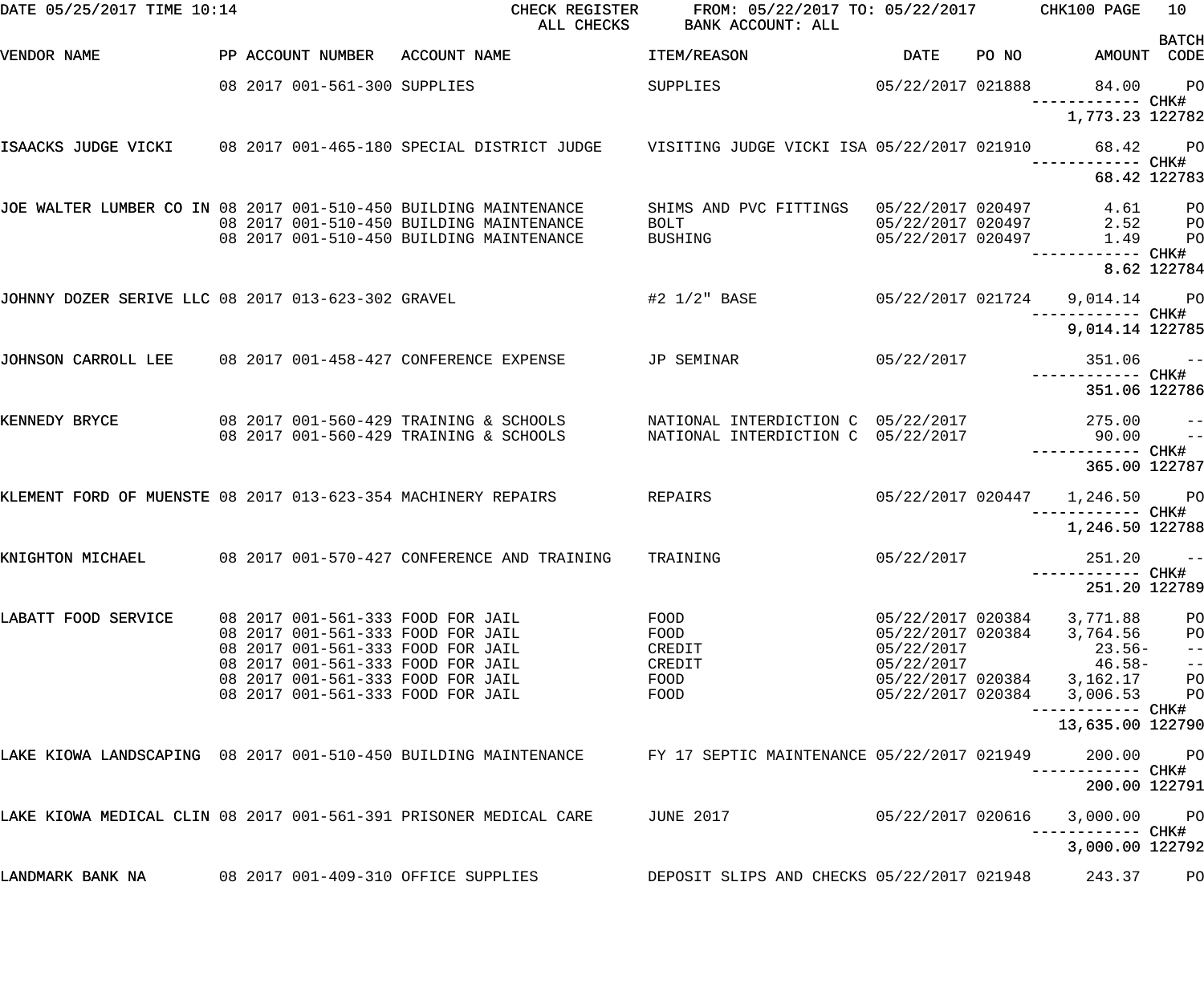| DATE 05/25/2017 TIME 10:14                                      |  | CHECK REGISTER<br>ALL CHECKS                                                                                                                                                                                                                                                                                           | FROM: 05/22/2017 TO: 05/22/2017 CHK100 PAGE<br>BANK ACCOUNT: ALL                                                  |                                                                                  |                                                          | 11                                                        |
|-----------------------------------------------------------------|--|------------------------------------------------------------------------------------------------------------------------------------------------------------------------------------------------------------------------------------------------------------------------------------------------------------------------|-------------------------------------------------------------------------------------------------------------------|----------------------------------------------------------------------------------|----------------------------------------------------------|-----------------------------------------------------------|
| VENDOR NAME                                                     |  | PP ACCOUNT NUMBER ACCOUNT NAME                                                                                                                                                                                                                                                                                         | <b>ITEM/REASON</b>                                                                                                | DATE                                                                             | PO NO AMOUNT CODE                                        | <b>BATCH</b>                                              |
|                                                                 |  |                                                                                                                                                                                                                                                                                                                        |                                                                                                                   |                                                                                  | ------------ CHK#<br>243.37 122793                       |                                                           |
|                                                                 |  | LEWIS DOUGLAS T MD 08 2017 001-540-491 EMS MEDICAL DIRECTOR<br>08 2017 001-409-491 COUNTY HEALTH DOCTOR                                                                                                                                                                                                                | JUNE 2017<br><b>JUNE 2017</b>                                                                                     | 05/22/2017 020690                                                                | 05/22/2017 020691  1,808.33  PO<br>50.00                 | PO                                                        |
|                                                                 |  |                                                                                                                                                                                                                                                                                                                        |                                                                                                                   |                                                                                  | 1,858.33 122794                                          |                                                           |
|                                                                 |  | LIBERTY RESOURCES FAMIL 09 2017 020-583-324 COMMUNITY BASED SERVICES TREATMENT KC LB FR     05/22/2017 021809   7,500.00    PO                                                                                                                                                                                         |                                                                                                                   |                                                                                  |                                                          |                                                           |
|                                                                 |  |                                                                                                                                                                                                                                                                                                                        |                                                                                                                   |                                                                                  | 7,500.00 122795                                          |                                                           |
| LIBRARY IDEAS LLC 08 2017 001-650-590 BOOKS                     |  |                                                                                                                                                                                                                                                                                                                        | FREADING APRIL 2017                                                                                               |                                                                                  | 05/22/2017 020105 97.50 PO<br>------------ CHK#          |                                                           |
|                                                                 |  |                                                                                                                                                                                                                                                                                                                        |                                                                                                                   |                                                                                  |                                                          | 97.50 122796                                              |
| LUBE WORKS                                                      |  | 08 2017 001-560-354 VEHICLE MAINTENANCE<br>08 2017 001-561-354 VEHICLE MAINTENANCE                                                                                                                                                                                                                                     | UNIT 34 OIL CHANGE<br>OIL CHANGE                                                                                  | 05/22/2017 020199<br>05/22/2017 020558                                           | 47.58<br>53.57<br>------------ CHK#                      | PO<br>PO                                                  |
|                                                                 |  |                                                                                                                                                                                                                                                                                                                        |                                                                                                                   |                                                                                  | 101.15 122797                                            |                                                           |
| MAIDEN MATTHEW                                                  |  | 08 2017 001-560-429 TRAINING & SCHOOLS<br>08 2017 001-560-429 TRAINING & SCHOOLS                                                                                                                                                                                                                                       | NATIONAL INTERDICTION C 05/22/2017<br>NATIONAL INTERDICTION C 05/22/2017                                          |                                                                                  | $317.00 - -$<br>90.00<br>------------ CHK#               | $ -$                                                      |
|                                                                 |  |                                                                                                                                                                                                                                                                                                                        |                                                                                                                   |                                                                                  | 407.00 122798                                            |                                                           |
| MARKS PLUMBING PARTS & 08 2017 001-510-450 BUILDING MAINTENANCE |  | 08 2017 001-510-450 BUILDING MAINTENANCE                                                                                                                                                                                                                                                                               | NYLON FITTING<br>SEAL KIT                                                                                         | 05/22/2017 020501<br>05/22/2017 020501                                           | 20.76<br>49.79                                           | PO<br>PO                                                  |
|                                                                 |  |                                                                                                                                                                                                                                                                                                                        |                                                                                                                   |                                                                                  |                                                          | 70.55 122799                                              |
| MARTIN DEE DEE                                                  |  | 08 2017 001-409-495 TRIAL EXPENSE<br>08 2017 001-409-495 TRIAL EXPENSE                                                                                                                                                                                                                                                 | INTERPRETING SERVICES 4- 05/22/2017 021958<br>COURT TRANSLATOR                                                    | 05/22/2017 021971                                                                | 100.00<br>50.00<br>---------- CHK#                       | PO<br><b>PO</b>                                           |
|                                                                 |  |                                                                                                                                                                                                                                                                                                                        |                                                                                                                   |                                                                                  | 150.00 122800                                            |                                                           |
| MCCORMICK PAIGE                                                 |  | 08 2017 001-409-400 COURT APPOINTED ATTORNEYS ST VS LAUREN BARBER<br>08 2017 001-409-400 COURT APPOINTED ATTORNEYS<br>08 2017 001-409-400 COURT APPOINTED ATTORNEYS<br>08 2017 001-409-400 COURT APPOINTED ATTORNEYS<br>08 2017 001-409-400 COURT APPOINTED ATTORNEYS<br>08 2017 001-409-400 COURT APPOINTED ATTORNEYS | ST VS SRTH HALL<br>ST VS JENNIFER PARKER<br>ST VS JENNIFER BARKER<br>ST VS LAUREN BARKER<br>ST VS JOSHUA EDINGTON | 05/22/2017<br>05/22/2017<br>05/22/2017<br>05/22/2017<br>05/22/2017<br>05/22/2017 | 110.00<br>120.00<br>130.00<br>470.00<br>350.00<br>200.00 | $ -$<br>$\equiv$ $\equiv$<br>$ -$<br>$ -$<br>$ -$<br>$ -$ |
|                                                                 |  |                                                                                                                                                                                                                                                                                                                        |                                                                                                                   |                                                                                  | ----------- CHK#<br>1,380.00 122801                      |                                                           |
| MCCREARY VESELKA BRAGG 08 2017 001-340-700 DISTRICT CLERK       |  |                                                                                                                                                                                                                                                                                                                        | PP ISD VS RICHARD WESTB 05/22/2017                                                                                |                                                                                  | 55.00<br>----------- CHK#                                | $- -$                                                     |
|                                                                 |  |                                                                                                                                                                                                                                                                                                                        |                                                                                                                   |                                                                                  |                                                          | 55.00 122802                                              |
| MERCY HEALTH-LOVE COUNT 08 2017 001-540-432 TRAINING            |  |                                                                                                                                                                                                                                                                                                                        | TRAINING                                                                                                          | 05/22/2017 020247                                                                | 33.00                                                    | PO                                                        |
|                                                                 |  |                                                                                                                                                                                                                                                                                                                        |                                                                                                                   |                                                                                  |                                                          | 33.00 122803                                              |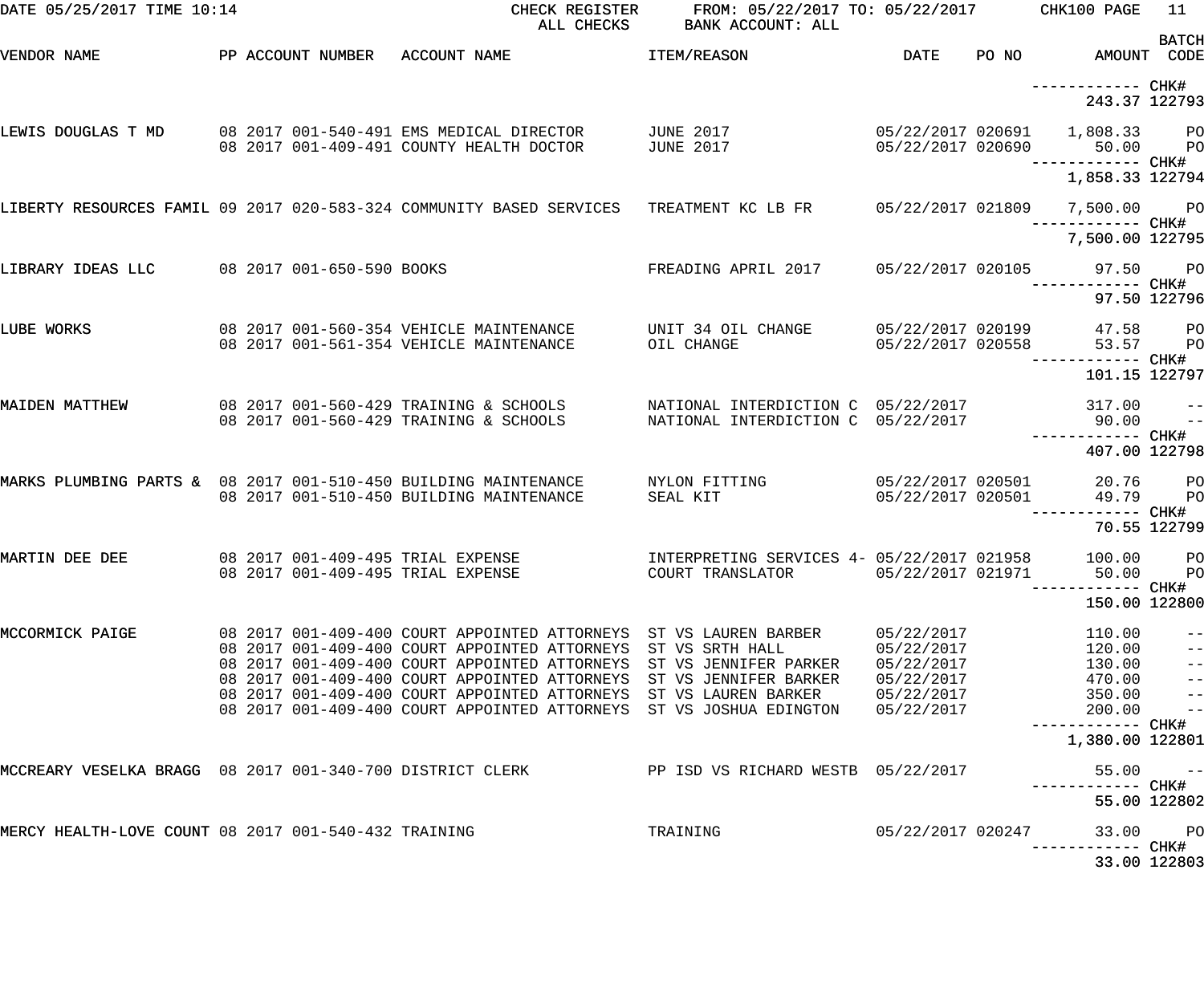| DATE 05/25/2017 TIME 10:14                                         |  |                   |                                            | CHECK REGISTER<br>ALL CHECKS                                                                   | FROM: 05/22/2017 TO: 05/22/2017 CHK100 PAGE<br>BANK ACCOUNT: ALL  |                                        |       |                                      | 12 <sub>1</sub>           |
|--------------------------------------------------------------------|--|-------------------|--------------------------------------------|------------------------------------------------------------------------------------------------|-------------------------------------------------------------------|----------------------------------------|-------|--------------------------------------|---------------------------|
| VENDOR NAME                                                        |  | PP ACCOUNT NUMBER | ACCOUNT NAME                               |                                                                                                | ITEM/REASON                                                       | <b>DATE</b>                            | PO NO | AMOUNT                               | <b>BATCH</b><br>CODE      |
| METAL SALES INC                                                    |  |                   |                                            | 08 2017 013-623-457 MACHINERY & EQUIPNON-CAPIT AUGER                                           |                                                                   | 05/22/2017 020409                      |       | 1,150.00<br>------------ CHK#        | P <sub>O</sub>            |
|                                                                    |  |                   |                                            |                                                                                                |                                                                   |                                        |       | 1,150.00 122804                      |                           |
| MIDWEST TAPE LLC                                                   |  |                   |                                            | 08 2017 001-650-592 AUDIO VISUAL MATERIAL<br>08 2017 001-650-592 AUDIO VISUAL MATERIAL         | THE ANT BULLY<br>DETECTIVE CROSS                                  | 05/22/2017 020176<br>05/22/2017 020176 |       | 87.56<br>19.98                       | PO<br>PO                  |
|                                                                    |  |                   |                                            | 08 2017 001-650-592 AUDIO VISUAL MATERIAL                                                      | AGAINST ALL ODDS                                                  | 05/22/2017 020176                      |       | 199.94                               | PO                        |
|                                                                    |  |                   |                                            | 08 2017 001-650-592 AUDIO VISUAL MATERIAL                                                      | SLEEPLESS                                                         | 05/22/2017 020176                      |       | 49.28<br>------------ CHK#           | PO                        |
|                                                                    |  |                   |                                            |                                                                                                |                                                                   |                                        |       | 356.76 122805                        |                           |
| MITCHAM GEORGE                                                     |  |                   |                                            |                                                                                                | 08 2017 001-409-400 COURT APPOINTED ATTORNEYS ST VS DAN BROWN III | 05/22/2017                             |       | 350.00                               |                           |
|                                                                    |  |                   |                                            | 08 2017 001-409-400 COURT APPOINTED ATTORNEYS                                                  | ST VS JUSTIN KISER                                                | 05/22/2017                             |       | 100.00                               | $\qquad \qquad -$         |
|                                                                    |  |                   |                                            | 08 2017 001-409-400 COURT APPOINTED ATTORNEYS<br>08 2017 001-409-400 COURT APPOINTED ATTORNEYS | ST VS JUSTIN KISER<br>ST VS JONI S SKILES                         | 05/22/2017<br>05/22/2017               |       | 310.00<br>620.00                     | $\qquad \qquad -$         |
|                                                                    |  |                   |                                            | 08 2017 001-409-400 COURT APPOINTED ATTORNEYS                                                  | ST VS STEPHANIE ELTMAN                                            | 05/22/2017                             |       | 500.00                               | $\qquad \qquad -$<br>$ -$ |
|                                                                    |  |                   |                                            |                                                                                                |                                                                   |                                        |       | ------------ CHK#                    |                           |
|                                                                    |  |                   |                                            |                                                                                                |                                                                   |                                        |       | 1,880.00 122806                      |                           |
| MOSS JAMES ATTORNEY                                                |  |                   |                                            | 08 2017 001-409-400 COURT APPOINTED ATTORNEYS                                                  | ST VS CHRISTOPHER BOWEN 05/22/2017                                |                                        |       | 500.00                               | $\qquad \qquad -$         |
|                                                                    |  |                   |                                            | 08 2017 001-409-400 COURT APPOINTED ATTORNEYS                                                  | ST VS DERRIC L FLEEKS                                             | 05/22/2017                             |       | 1,080.00                             | $\pm$ $\pm$               |
|                                                                    |  |                   |                                            | 08 2017 001-409-400 COURT APPOINTED ATTORNEYS                                                  | ST VS CHRISTOPHER BOWEN 05/22/2017                                |                                        |       | 670.00                               | $\qquad \qquad -$         |
|                                                                    |  |                   |                                            |                                                                                                |                                                                   |                                        |       | ------------ CHK#<br>2,250.00 122807 |                           |
| MOSS LAKE VOLUNTEER FIR 08 2017 001-543-472 COOKE CO. FIREFIGHTERS |  |                   |                                            |                                                                                                | ANNUAL PAYMENT                                                    | 05/22/2017                             |       | 10,000.00                            | $ -$                      |
|                                                                    |  |                   |                                            |                                                                                                |                                                                   |                                        |       | 10,000.00 122808                     |                           |
| MUENSTER GARDEN CENTER 08 2017 013-623-300 SUPPLIES & HARDWARE     |  |                   |                                            |                                                                                                | SUPPLIES                                                          | 05/22/2017 020406                      |       | 50.43                                | $P$ O                     |
|                                                                    |  |                   |                                            |                                                                                                |                                                                   |                                        |       | ------ CHK#<br>50.43 122809          |                           |
| NATIONAL ASSOCIATION OF 08 2017 001-400-427 CONFERENCE EXPENSE     |  |                   |                                            |                                                                                                | NACO ANNUAL CONFERENCE A 05/22/2017 021667                        |                                        |       | 505.00 PO                            |                           |
|                                                                    |  |                   |                                            |                                                                                                |                                                                   |                                        |       | ----------- CHK#                     |                           |
|                                                                    |  |                   |                                            |                                                                                                |                                                                   |                                        |       | 505.00 122810                        |                           |
| NET DATA                                                           |  |                   |                                            |                                                                                                | SHIPPING                                                          | 05/22/2017 021903                      |       | 15.00                                | P <sub>O</sub>            |
|                                                                    |  |                   | 08  2017  001-503-452  COMPUTER  EQUIPMENT |                                                                                                | INFINIVAULT CARTRIDGE                                             | 05/22/2017 021903                      |       | 225.00                               | P <sub>O</sub>            |
|                                                                    |  |                   |                                            |                                                                                                |                                                                   |                                        |       | 240.00 122811                        |                           |
| NEU DENISE A                                                       |  |                   |                                            | 08 2017 001-465-184 DISTRICT GRAND JURY                                                        | INVOICE # 573                                                     | 05/22/2017 021998                      |       | 291.76                               | P <sub>O</sub>            |
|                                                                    |  |                   |                                            | 08 2017 001-465-184 DISTRICT GRAND JURY                                                        | INVOICE # 574                                                     | 05/22/2017 021998                      |       | 145.88                               | P <sub>O</sub>            |
|                                                                    |  |                   |                                            | 08 2017 034-426-406 VISITING COURT REPORTERS                                                   | 1/2 DAY COURT REPORTER  05/22/2017 021997                         |                                        |       | 145.88                               | P <sub>O</sub>            |
|                                                                    |  |                   |                                            |                                                                                                |                                                                   |                                        |       |                                      |                           |
|                                                                    |  |                   |                                            |                                                                                                |                                                                   |                                        |       | 583.52 122812                        |                           |
| NORIE RICHARD S                                                    |  |                   |                                            | 08 2017 001-560-429 TRAINING & SCHOOLS                                                         | NATIONAL INTERDICTION C 05/22/2017                                |                                        |       | 321.00                               | $ -$                      |
|                                                                    |  |                   | 08 2017 001-560-429 TRAINING & SCHOOLS     |                                                                                                | NATIONAL INTERDICTION C 05/22/2017                                |                                        |       | 90.00                                | $- -$                     |
|                                                                    |  |                   |                                            |                                                                                                |                                                                   |                                        |       | 411.00 122813                        |                           |
|                                                                    |  |                   |                                            |                                                                                                |                                                                   |                                        |       |                                      |                           |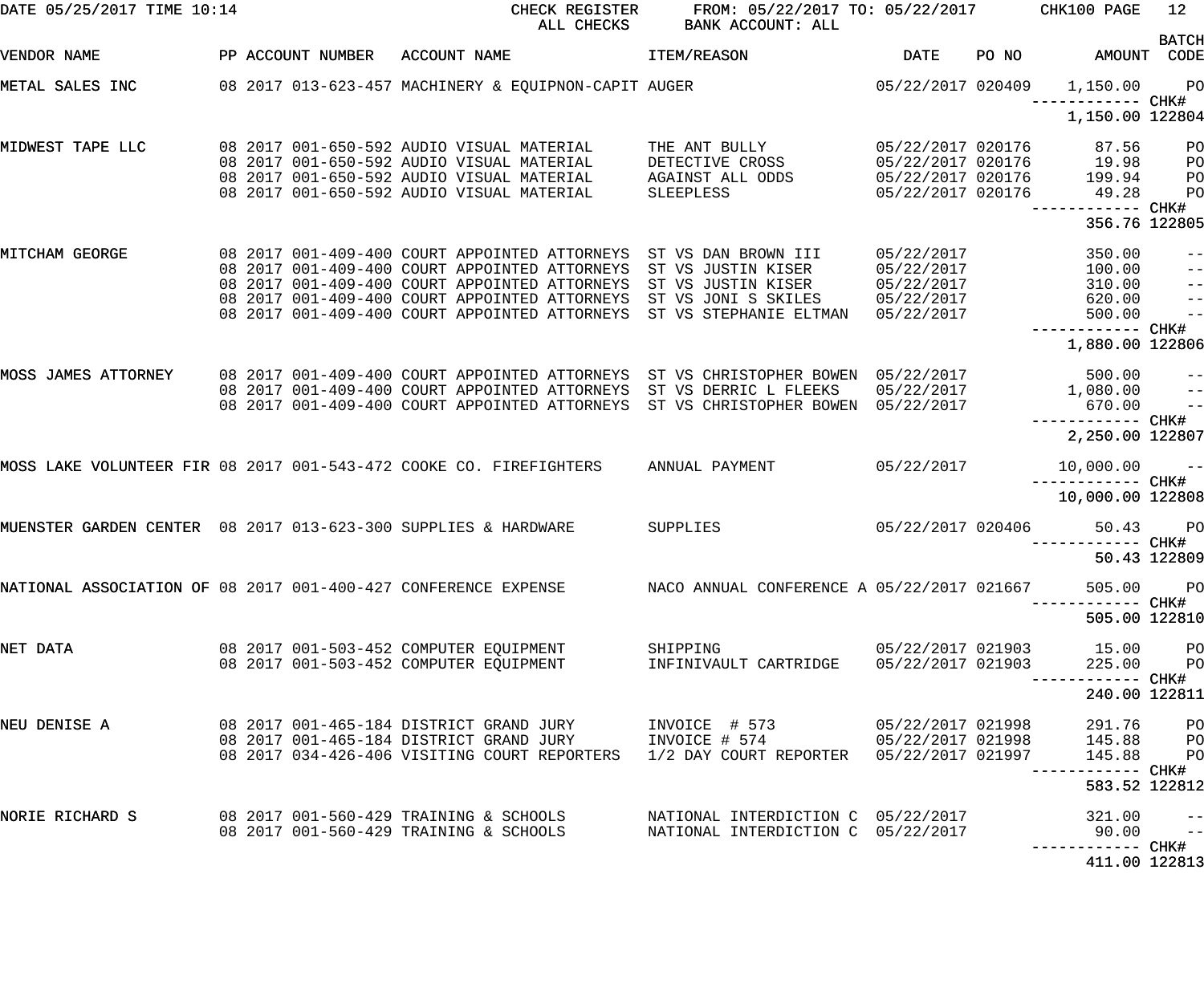| DATE 05/25/2017 TIME 10:14                            |  |                              | CHECK REGISTER<br>ALL CHECKS                                                                                                                                                                   | FROM: 05/22/2017 TO: 05/22/2017 CHK100 PAGE<br>BANK ACCOUNT: ALL |                                        |       |                  | 13                               |
|-------------------------------------------------------|--|------------------------------|------------------------------------------------------------------------------------------------------------------------------------------------------------------------------------------------|------------------------------------------------------------------|----------------------------------------|-------|------------------|----------------------------------|
| VENDOR NAME                                           |  |                              | PP ACCOUNT NUMBER ACCOUNT NAME                                                                                                                                                                 | ITEM/REASON                                                      | DATE                                   | PO NO | AMOUNT CODE      | <b>BATCH</b>                     |
| NORTEX COMMUNICATIONS P 08 2017 038-458-420 TELEPHONE |  |                              |                                                                                                                                                                                                | JP 4 PHONE & INTERNET                                            | 05/22/2017                             |       | 135.15           | $- -$                            |
|                                                       |  |                              |                                                                                                                                                                                                |                                                                  |                                        |       | 135.15 122814    |                                  |
|                                                       |  |                              | NOTIFICATION SYSTEMS OF 08 2017 001-510-450 BUILDING MAINTENANCE ADDED REMOTE PUSH BUTTON 05/22/2017 020482<br>08 2017 001-510-450 BUILDING MAINTENANCE FIX INTERCOM AT JAIL 05/22/2017 020482 |                                                                  |                                        |       | 628.40<br>188.10 | P <sub>O</sub><br>P <sub>O</sub> |
|                                                       |  |                              |                                                                                                                                                                                                |                                                                  |                                        |       |                  |                                  |
|                                                       |  |                              |                                                                                                                                                                                                |                                                                  |                                        |       | 816.50 122815    |                                  |
|                                                       |  |                              | O'REILLY AUTOMOTIVE INC 08 2017 001-407-354 VEHICLE EXPENSE AIR FILTER                                                                                                                         |                                                                  | 05/22/2017 021921                      |       | 13.77            | PО                               |
|                                                       |  |                              | 08  2017  012-622-354  MACHINERY REPAIRS<br>08 2017 012-622-354 MACHINERY REPAIRS                                                                                                              | PARTS<br>PARTS                                                   | 05/22/2017 020260<br>05/22/2017 020260 |       | 99.99<br>3.99    | PО<br>PO                         |
|                                                       |  |                              |                                                                                                                                                                                                |                                                                  |                                        |       |                  |                                  |
|                                                       |  |                              |                                                                                                                                                                                                |                                                                  |                                        |       | 117.75 122816    |                                  |
| OFFICE DEPOT                                          |  |                              | 08 2017 001-560-310 OFFICE SUPPLIES                                                                                                                                                            | KEYBOARD                                                         | 05/22/2017 021889                      |       | 68.59            | PO                               |
|                                                       |  |                              | 08 2017 001-560-310 OFFICE SUPPLIES<br>08 2017 001-560-310 OFFICE SUPPLIES                                                                                                                     | ENVELOPE SEALER<br>CANNED AIR                                    | 05/22/2017 021889<br>05/22/2017 021889 |       | 12.45<br>44.08   | PO                               |
|                                                       |  |                              | 08 2017 001-560-499 MISCELLANEOUS                                                                                                                                                              | CAMERAS                                                          | 05/22/2017 021614                      |       | 539.96           | PO<br>PO                         |
|                                                       |  |                              | 08 2017 001-427-310 OFFICE SUPPLIES                                                                                                                                                            | DRUM UNIT FOR PRINTERS                                           | 05/22/2017 021872                      |       | 246.38           | PO                               |
|                                                       |  |                              | 08 2017 001-403-310 OFFICE SUPPLIES                                                                                                                                                            | RED MARKERS                                                      | 05/22/2017 021868                      |       | 8.10             | PO                               |
|                                                       |  |                              | 08 2017 001-403-310 OFFICE SUPPLIES                                                                                                                                                            | TAPE                                                             | 05/22/2017 021868                      |       | 18.32            | PO                               |
|                                                       |  |                              | 08 2017 001-403-310 OFFICE SUPPLIES                                                                                                                                                            | TAPE                                                             | 05/22/2017 021868                      |       | 17.07            | PO                               |
|                                                       |  |                              | 08 2017 001-403-310 OFFICE SUPPLIES                                                                                                                                                            | PLAT PAPER                                                       | 05/22/2017 021868                      |       | 38.85            | PO                               |
|                                                       |  | 08 2017 001-407-310 SUPPLIES |                                                                                                                                                                                                | BATTERIES                                                        | 05/22/2017 021856                      |       | 11.99            | PO                               |
|                                                       |  |                              | 08 2017 001-580-310 OFFICE SUPPLIES                                                                                                                                                            | DIGITAL RECORDER AND OFF 05/22/2017 021880                       |                                        |       | 78.57            | PO                               |
|                                                       |  |                              | 08 2017 001-495-310 OFFICE SUPPLIES                                                                                                                                                            | SHELF                                                            | 05/22/2017 021885                      |       | 97.99            | PO                               |
|                                                       |  |                              | 08 2017 001-495-310 OFFICE SUPPLIES                                                                                                                                                            | SHELF                                                            | 05/22/2017 021885                      |       | 97.99            | PO                               |
|                                                       |  |                              | 08 2017 001-495-310 OFFICE SUPPLIES                                                                                                                                                            | CREDIT                                                           | 05/22/2017                             |       | $97.99 -$        | $-\:\:-$                         |
|                                                       |  |                              | 08 2017 001-495-310 OFFICE SUPPLIES                                                                                                                                                            | FILE FOLDERS                                                     | 05/22/2017 021939                      |       | 27.30            | PO                               |
|                                                       |  |                              | 08 2017 001-499-310 OFFICE SUPPLIES                                                                                                                                                            | HEAVY-DUTY STAPLES                                               | 05/22/2017 021904                      |       | 5.19             | PO                               |
|                                                       |  |                              | 08 2017 001-499-310 OFFICE SUPPLIES                                                                                                                                                            | HEAVY-DUTY STAPLER                                               | 05/22/2017 021904                      |       | 28.63            | PO                               |
|                                                       |  |                              | 08 2017 001-499-310 OFFICE SUPPLIES                                                                                                                                                            | HIGHLIGHTERS                                                     | 05/22/2017 021904                      |       | 8.55             | PO                               |
|                                                       |  |                              | 08 2017 001-499-310 OFFICE SUPPLIES                                                                                                                                                            | POST-IT STICKY NOTES 3X3 05/22/2017 021904                       |                                        |       | 13.82            | PO                               |
|                                                       |  |                              | 08 2017 001-499-310 OFFICE SUPPLIES                                                                                                                                                            | POST-IT STICKY NOTES 1/2 05/22/2017 021904                       |                                        |       | 16.77            | PO                               |
|                                                       |  |                              | 08 2017 001-499-310 OFFICE SUPPLIES                                                                                                                                                            | WHITE-OUT CORRECTION TAP 05/22/2017 021904                       |                                        |       | 12.82            | PO                               |
|                                                       |  |                              | 08 2017 001-499-310 OFFICE SUPPLIES                                                                                                                                                            | CALCULATOR PRINT ROLLS                                           | 05/22/2017 021904                      |       | 10.17            | PO                               |
|                                                       |  |                              | 08 2017 001-499-310 OFFICE SUPPLIES<br>08 2017 001-499-310 OFFICE SUPPLIES                                                                                                                     | CLEANING DUSTERS (CANNED 05/22/2017 021904                       |                                        |       | 22.04<br>15.94   | PO                               |
|                                                       |  | 08 2017 001-510-300 SUPPLIES |                                                                                                                                                                                                | INVISIBLE TAPE<br>FLOOR MATS                                     | 05/22/2017 021904<br>05/22/2017 021939 |       | 97.38            | PO                               |
|                                                       |  | 08 2017 001-510-300 SUPPLIES |                                                                                                                                                                                                | FLOOR MATS                                                       | 05/22/2017 021939                      |       | 239.95           | PO<br>PO                         |
|                                                       |  | 08 2017 001-510-300 SUPPLIES |                                                                                                                                                                                                | FLOOR MATS                                                       | 05/22/2017 021939                      |       | 143.97           | PO                               |
|                                                       |  |                              | 08 2017 001-499-310 OFFICE SUPPLIES                                                                                                                                                            | HP26 BLACK TONER CARTRID 05/22/2017 021906                       |                                        |       | 387.16           | PO                               |
|                                                       |  |                              | 09 2017 028-571-310 OFFICE SUPPLIES                                                                                                                                                            | PRINTER INK                                                      | 05/22/2017 021902                      |       | 99.25            | PO                               |
|                                                       |  |                              | 08 2017 038-455-452 COMPUTER EXPENSE                                                                                                                                                           | FLASH DRIVE                                                      | 05/22/2017 021947                      |       | 23.17            | PO                               |
|                                                       |  |                              | 08 2017 001-455-310 OFFICE SUPPLIES                                                                                                                                                            | HANGING FOLDERS; WHOLE P 05/22/2017 021947                       |                                        |       | 120.86           | PO                               |
|                                                       |  |                              | 08  2017  001-455-353  RECORD  BOOKS - DOCKET                                                                                                                                                  | RECORDS STORAGE BOXES                                            | 05/22/2017 021947                      |       | 18.34            | PO                               |
|                                                       |  |                              | 08 2017 001-561-310 OFFICE SUPPLIES                                                                                                                                                            | REPLENISH OFFICE SUPPLIE 05/22/2017 021864                       |                                        |       | 239.98           | PO                               |
|                                                       |  |                              | 08 2017 001-561-310 OFFICE SUPPLIES                                                                                                                                                            | OFFICE SUPPLIES                                                  | 05/22/2017 021864                      |       | 69.36            | PO                               |
|                                                       |  |                              | 08 2017 001-560-310 OFFICE SUPPLIES                                                                                                                                                            | BOOK CASE                                                        | 05/22/2017 021940                      |       | 139.99           | PO                               |
|                                                       |  |                              | 08 2017 001-560-310 OFFICE SUPPLIES                                                                                                                                                            | PENS                                                             | 05/22/2017 021940                      |       | 22.99            | PO                               |
|                                                       |  |                              | 08 2017 001-560-310 OFFICE SUPPLIES                                                                                                                                                            | PENS                                                             | 05/22/2017 021940                      |       | 35.98            | PO                               |
|                                                       |  |                              |                                                                                                                                                                                                |                                                                  |                                        |       | ------------     | CHK#                             |

2,981.96 122817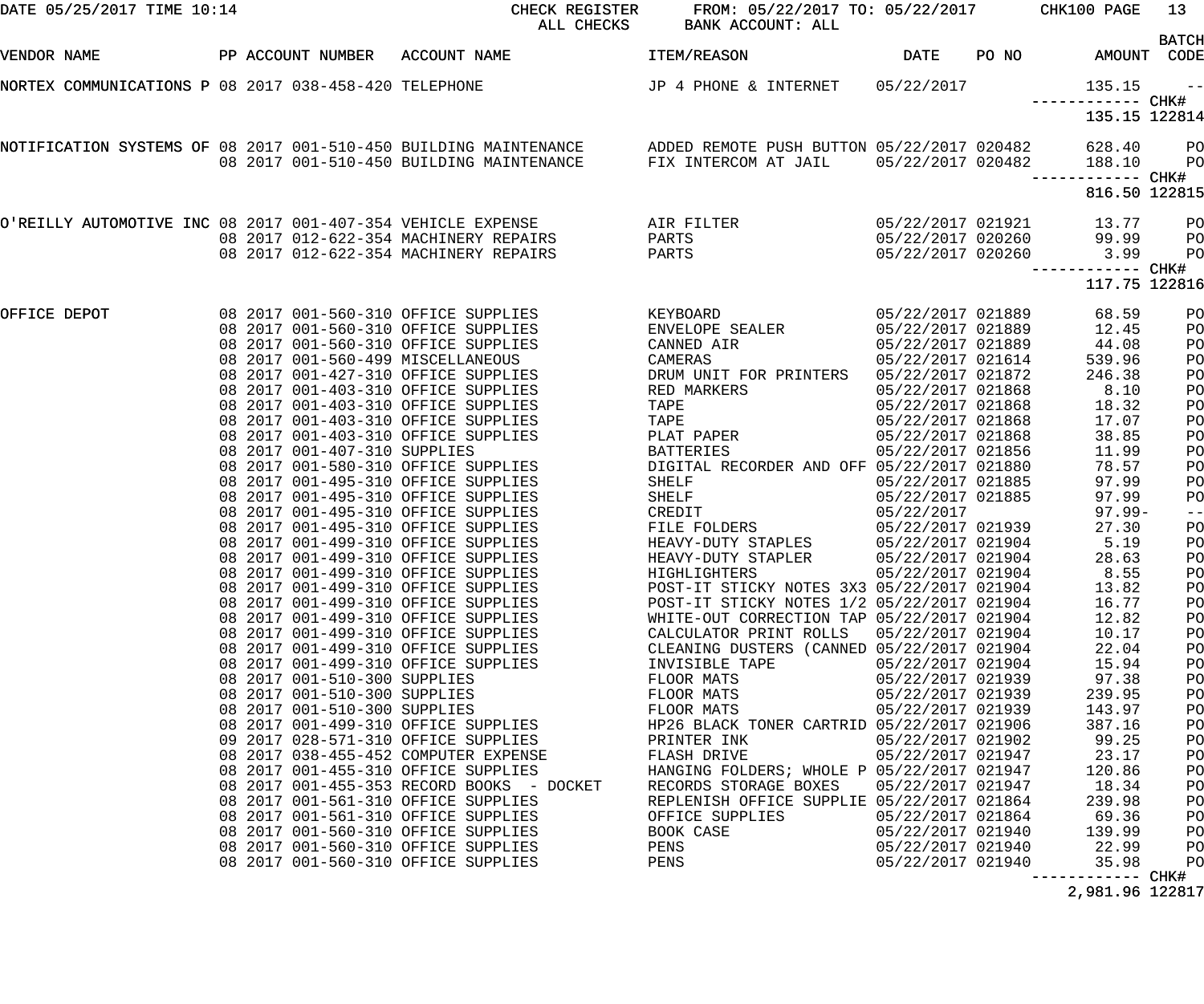| DATE 05/25/2017 TIME 10:14                                        |                                                              | CHECK REGISTER<br>ALL CHECKS                                                                                                                                                                 | FROM: 05/22/2017 TO: 05/22/2017 CHK100 PAGE<br>BANK ACCOUNT: ALL                                                                                                                                            |                                        |       |                                       | 14                                                      |
|-------------------------------------------------------------------|--------------------------------------------------------------|----------------------------------------------------------------------------------------------------------------------------------------------------------------------------------------------|-------------------------------------------------------------------------------------------------------------------------------------------------------------------------------------------------------------|----------------------------------------|-------|---------------------------------------|---------------------------------------------------------|
| VENDOR NAME                                                       | PP ACCOUNT NUMBER                                            | ACCOUNT NAME                                                                                                                                                                                 | ITEM/REASON                                                                                                                                                                                                 | <b>DATE</b>                            | PO NO | AMOUNT CODE                           | <b>BATCH</b>                                            |
| OFFICE WORLD INC                                                  |                                                              | 08 2017 001-561-310 OFFICE SUPPLIES                                                                                                                                                          | CHAIRS FOR JAIL WORKSTAT 05/22/2017 021942                                                                                                                                                                  |                                        |       | 924.45                                | $P$ O                                                   |
|                                                                   |                                                              |                                                                                                                                                                                              |                                                                                                                                                                                                             |                                        |       | 924.45 122818                         |                                                         |
|                                                                   |                                                              | ONEY JEROMIE ATTORNEY   08 2017 001-409-400 COURT APPOINTED ATTORNEYS  ST VS KAREN S HALE<br>08 2017 001-409-400 COURT APPOINTED ATTORNEYS<br>08 2017 001-409-400 COURT APPOINTED ATTORNEYS  | ST VS ERIC J MONTGOMERY 05/22/2017<br>ST VS DANIEL CASAS                                                                                                                                                    | 05/22/2017<br>05/22/2017               |       | 75.00<br>150.00<br>225.00             | $\qquad \qquad -$<br>$\qquad \qquad -$<br>$\frac{1}{2}$ |
|                                                                   |                                                              | 08 2017 001-409-400 COURT APPOINTED ATTORNEYS                                                                                                                                                | ST VS KAREN S HALE                                                                                                                                                                                          | 05/22/2017                             |       | 550.00<br>1,000.00 122819             | $\frac{1}{2}$                                           |
| OVERLAND MAT & MFG INC 08 2017 011-621-309 ASPHALT                |                                                              |                                                                                                                                                                                              | S4 6021-S4F                                                                                                                                                                                                 | 05/22/2017 020137                      |       | 1,030.49 PO<br>—————————— CHK#        |                                                         |
|                                                                   |                                                              |                                                                                                                                                                                              |                                                                                                                                                                                                             |                                        |       | 1,030.49 122820                       |                                                         |
| PACK N MAIL                                                       | 08 2017 001-407-310 SUPPLIES<br>08 2017 001-407-310 SUPPLIES |                                                                                                                                                                                              | SHIPPING<br>SHIPPING                                                                                                                                                                                        | 05/22/2017 020454<br>05/22/2017 020454 |       | 12.60<br>12.60                        | <b>PO</b><br><b>PO</b>                                  |
|                                                                   |                                                              |                                                                                                                                                                                              |                                                                                                                                                                                                             |                                        |       | 25.20 122821                          |                                                         |
| PARSONS MARC                                                      |                                                              | 08 2017 001-560-429 TRAINING & SCHOOLS<br>08 2017 001-560-429 TRAINING & SCHOOLS                                                                                                             | NATIONAL INTERDICTION C 05/22/2017<br>NATIONAL INTERDICTION C 05/22/2017                                                                                                                                    |                                        |       | 370.62<br>90.00                       | $ -$<br>$\qquad \qquad -$                               |
|                                                                   |                                                              |                                                                                                                                                                                              |                                                                                                                                                                                                             |                                        |       | 460.62 122822                         |                                                         |
| PATTILLO BROWN & HILL L 08 2017 001-409-401 AUDIT                 |                                                              |                                                                                                                                                                                              | FY 16 AUDIT                                                                                                                                                                                                 | 05/22/2017 021783                      |       | 20,000.00 PO                          |                                                         |
|                                                                   |                                                              |                                                                                                                                                                                              |                                                                                                                                                                                                             |                                        |       | 20,000.00 122823                      |                                                         |
| PECAN BRANCH COUNSELING 09 2017 028-571-306 CONTRACT SERVICE      |                                                              |                                                                                                                                                                                              | DRUG TESTS                                                                                                                                                                                                  | 05/22/2017 019877                      |       | 100.00<br>100.00 122824               | <b>PO</b>                                               |
|                                                                   |                                                              | PEGASUS SCHOOLS INC 08 2017 001-570-486 PURCHASED RESIDENTIAL SER PLACEMENT TR                                                                                                               |                                                                                                                                                                                                             | 05/22/2017 020698                      |       | 3,900.00 PO                           |                                                         |
|                                                                   |                                                              |                                                                                                                                                                                              |                                                                                                                                                                                                             |                                        |       | 3,900.00 122825                       |                                                         |
| PERDUE, BRANDON, FIELDER, 08 2017 001-209-000 COLLECTIONS PAYABLE |                                                              | 08 2017 001-209-000 COLLECTIONS PAYABLE                                                                                                                                                      |                                                                                                                                                                                                             |                                        |       |                                       | P <sub>O</sub><br>P <sub>O</sub>                        |
|                                                                   |                                                              | 08 2017 001-209-000 COLLECTIONS PAYABLE<br>08 2017 001-209-000 COLLECTIONS PAYABLE                                                                                                           | APRIL 2017 - DISTRICT C 05/22/2017 020884<br>APRIL 2017 - COUNTY CLER 05/22/2017 020884                                                                                                                     |                                        |       | 473.42<br>866.33<br>------------ CHK# | PО<br>P <sub>O</sub>                                    |
|                                                                   |                                                              |                                                                                                                                                                                              |                                                                                                                                                                                                             |                                        |       | 4,334.61 122826                       |                                                         |
| PETTIT MACHINERY INC 08 2017 013-623-354 MACHINERY REPAIRS        |                                                              |                                                                                                                                                                                              | PARTS                                                                                                                                                                                                       | 05/22/2017 020404                      |       | 55.87                                 | <b>PO</b>                                               |
|                                                                   |                                                              |                                                                                                                                                                                              |                                                                                                                                                                                                             |                                        |       | 55.87 122827                          |                                                         |
|                                                                   |                                                              | PINNACLE HEALTH TECHNOL 08 2017 001-498-490 PRE-EMPLOYMENT PHYSICALS<br>08 2017 001-498-490 PRE-EMPLOYMENT PHYSICALS<br>08 2017 001-640-346 DRUG TESTING<br>08 2017 001-640-346 DRUG TESTING | DENNISON, RODRIGUEZ, JEZ 05/22/2017 021757<br>CELEMBER TER OF/22/2017 021757<br>DENNISON, RODRIGUEZ, JEZ 05/22/2017 021757<br>LANDEROS DRUG TEST $05/22/2017$ 020725<br>GREEN DRUG TEST $05/22/2017$ 020725 |                                        |       | 65.00<br>150.00<br>60.00<br>60.00     | PO<br>PO<br>PO<br>PO                                    |
|                                                                   |                                                              | 08 2017 001-640-346 DRUG TESTING                                                                                                                                                             | LASALLE, TUCKER 05/22/2017 020725                                                                                                                                                                           |                                        |       | 120.00                                | PO                                                      |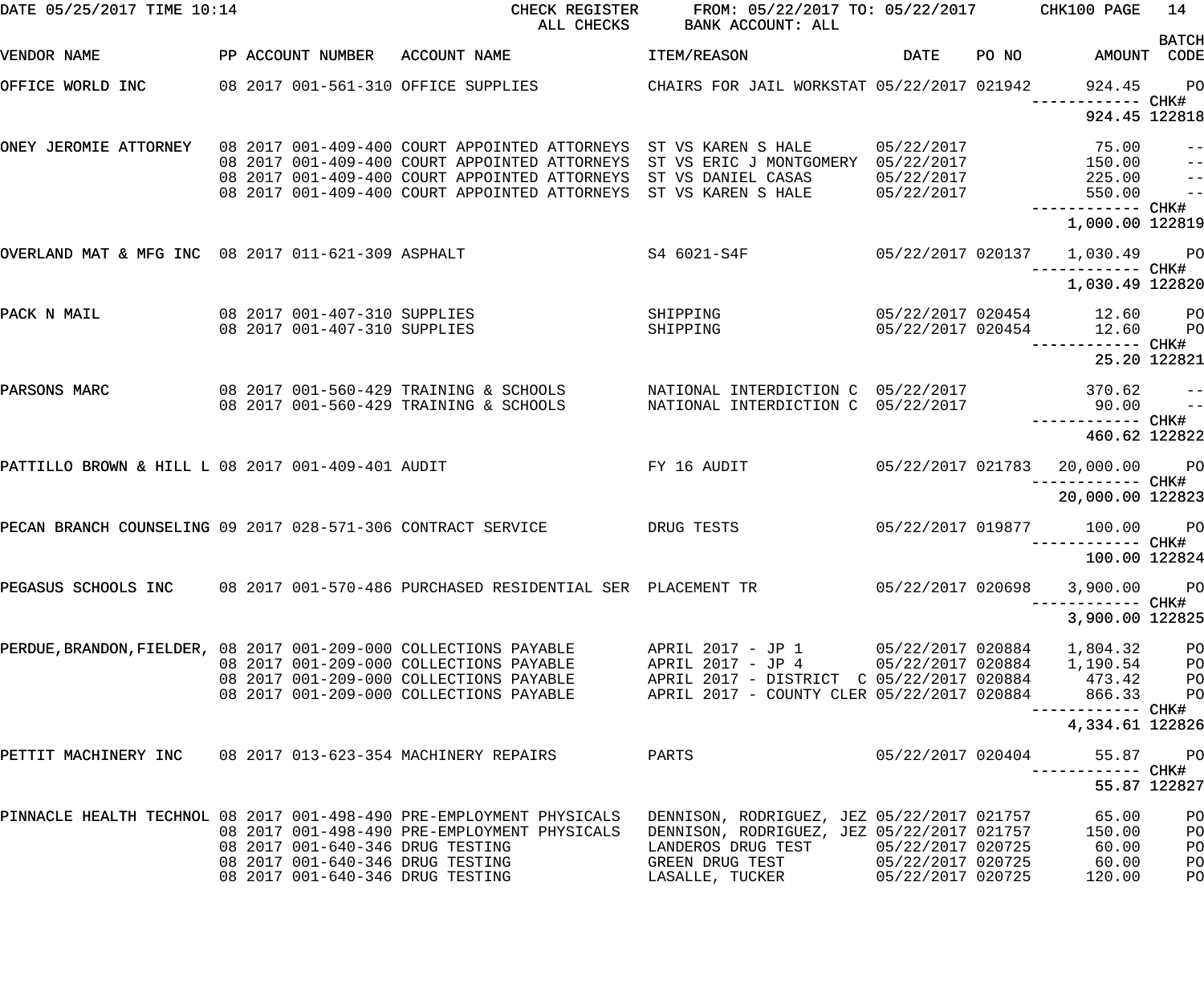| DATE 05/25/2017 TIME 10:14                                                                                      | CHECK REGISTER<br>ALL CHECKS                 | FROM: 05/22/2017 TO: 05/22/2017 CHK100 PAGE<br>BANK ACCOUNT: ALL                                                                                           |                   |       |                                          | 15             |
|-----------------------------------------------------------------------------------------------------------------|----------------------------------------------|------------------------------------------------------------------------------------------------------------------------------------------------------------|-------------------|-------|------------------------------------------|----------------|
|                                                                                                                 |                                              |                                                                                                                                                            |                   |       |                                          | <b>BATCH</b>   |
| PP ACCOUNT NUMBER ACCOUNT NAME<br>VENDOR NAME                                                                   |                                              | ITEM/REASON                                                                                                                                                | DATE              | PO NO | AMOUNT CODE                              |                |
| 08 2017 001-560-492 PHYSICAL                                                                                    |                                              | LINNELL AND SWEETEN 05/22/2017 021970                                                                                                                      |                   |       | 150.00                                   | PO             |
| 08 2017 001-560-492 PHYSICAL                                                                                    |                                              | LINNELL AND SWEETEN DRUG 05/22/2017 021970                                                                                                                 |                   |       | 45.00                                    | PO             |
| 08 2017 001-560-492 PHYSICAL                                                                                    |                                              | LINNELL AND SWEETEN                                                                                                                                        | 05/22/2017 021970 |       | 150.00                                   | PO             |
| 08 2017 001-560-492 PHYSICAL                                                                                    |                                              |                                                                                                                                                            |                   |       |                                          | PO             |
|                                                                                                                 | 08 2017 001-498-490 PRE-EMPLOYMENT PHYSICALS |                                                                                                                                                            |                   |       |                                          | PO             |
|                                                                                                                 | 08 2017 001-498-490 PRE-EMPLOYMENT PHYSICALS | LINNELL AND SWEETEN DRUG 05/22/2017 021970 65.00<br>DENNISON, RODRIGUEZ, JEZ 05/22/2017 021757 300.00<br>DENNISON, RODRIGUEZ, JEZ 05/22/2017 021757 130.00 |                   |       |                                          | PO             |
|                                                                                                                 |                                              |                                                                                                                                                            |                   |       | —————————— CHK#<br>1,295.00 122828       |                |
| PITNEY BOWES GLOBAL FIN 08 2017 001-409-312 POSTAGE MACHINE RENTAL & TAPE FOR POSTAGE MACHINE 05/22/2017 021887 |                                              |                                                                                                                                                            |                   |       | 65.99 PO                                 |                |
|                                                                                                                 |                                              |                                                                                                                                                            |                   |       |                                          |                |
|                                                                                                                 |                                              |                                                                                                                                                            |                   |       | 65.99 122829                             |                |
| POWER PLAN OIB 08 2017 012-622-354 MACHINERY REPAIRS                                                            |                                              | PARTS                                                                                                                                                      | 05/22/2017 020599 |       | 83.75 PO                                 |                |
|                                                                                                                 |                                              |                                                                                                                                                            |                   |       |                                          |                |
|                                                                                                                 |                                              |                                                                                                                                                            |                   |       | 83.75 122830                             |                |
| PRODUCTIVITY CENTER INC 08 2017 001-560-390 SUBSCRIPTIONS 60 JUNE 2017/18 RENEWAL 65/22/2017 021963             |                                              |                                                                                                                                                            |                   |       | 680.00 PO                                |                |
|                                                                                                                 |                                              |                                                                                                                                                            |                   |       | 680.00 122831                            |                |
| PROGRESSIVE WASTE SOLUT 08 2017 011-621-301 TRASH DISPOSAL                                                      |                                              | PCT 1 TRASH                                                                                                                                                | 05/22/2017        |       | $154.69$ --                              |                |
| 08 2017 001-510-442 WATER                                                                                       |                                              | EMS STATION 3 TRASH 05/22/2017                                                                                                                             |                   |       | 106.22                                   | $\frac{1}{2}$  |
|                                                                                                                 |                                              |                                                                                                                                                            |                   |       |                                          |                |
|                                                                                                                 |                                              |                                                                                                                                                            |                   |       | 260.91 122832                            |                |
| RECOVERY HEALTHCARE COR 08 2017 001-570-499 MISCELLANEOUS                                                       |                                              | MONITORING KC                                                                                                                                              | 05/22/2017 020998 |       | 88.00 PO                                 |                |
|                                                                                                                 |                                              |                                                                                                                                                            |                   |       | ------------ CHK#                        |                |
|                                                                                                                 |                                              |                                                                                                                                                            |                   |       | 88.00 122833                             |                |
| RED RIVER FARM CO-OP IN 08 2017 001-560-330 FUEL                                                                |                                              | APRIL 2017                                                                                                                                                 | 05/22/2017 020223 |       | 8,612.91                                 | <b>PO</b>      |
| 08 2017 001-475-330 FUEL                                                                                        |                                              | APRIL 2017                                                                                                                                                 | 05/22/2017 020589 |       | 50.30                                    | P <sub>O</sub> |
| 09 2017 028-571-330 FUEL                                                                                        |                                              | APRIL 2017                                                                                                                                                 |                   |       | 05/22/2017 019837 61.00                  | <b>PO</b>      |
| 08 2017 001-407-330 FUEL                                                                                        |                                              | APRIL 2017                                                                                                                                                 | 05/22/2017 020457 |       | 141.95                                   | <b>PO</b>      |
|                                                                                                                 |                                              |                                                                                                                                                            |                   |       | ------------ CHK#                        |                |
|                                                                                                                 |                                              |                                                                                                                                                            |                   |       | 8,866.16 122834                          |                |
| RED RIVER TRUCK REPAIR 08 2017 011-621-354 MACHINERY REPAIRS                                                    |                                              | REPAIRS                                                                                                                                                    | 05/22/2017 020126 |       | 1,268.37                                 | $P$ O          |
|                                                                                                                 | 08 2017 011-621-354 MACHINERY REPAIRS        | TARP                                                                                                                                                       | 05/22/2017 020126 |       | 134.50                                   | P <sub>O</sub> |
|                                                                                                                 |                                              |                                                                                                                                                            |                   |       |                                          |                |
|                                                                                                                 |                                              |                                                                                                                                                            |                   |       | 1,402.87 122835                          |                |
| SAFEGUARD BUSINESS SYST 08 2017 001-409-310 OFFICE SUPPLIES                                                     |                                              | SHIPPING                                                                                                                                                   | 05/22/2017 021881 |       | 89.89                                    | PO             |
|                                                                                                                 | 08 2017 001-409-310 OFFICE SUPPLIES          | WATER MARK ON CHECKS                                                                                                                                       | 05/22/2017 021881 |       | 11.08                                    | PO             |
|                                                                                                                 | 08 2017 001-409-310 OFFICE SUPPLIES          | 6000-DIRECT DEPOSIT FORM 05/22/2017 021881                                                                                                                 |                   |       | 666.24                                   | PO             |
|                                                                                                                 | 08 2017 001-409-310 OFFICE SUPPLIES          | 1000-GREEN PAYROLL CHECK 05/22/2017 021881                                                                                                                 |                   |       | 341.74                                   | P <sub>O</sub> |
|                                                                                                                 | 08 2017 001-409-310 OFFICE SUPPLIES          | 3000-BLUE TREASURER CHEC 05/22/2017 021881                                                                                                                 |                   |       | 825.91                                   | PO             |
|                                                                                                                 |                                              |                                                                                                                                                            |                   |       | —————————— CHK#<br>1,934.86 122836       |                |
| SAFEWAY                                                                                                         | 08 2017 001-561-391 PRISONER MEDICAL CARE    | INMATE RX                                                                                                                                                  | 05/22/2017 021986 |       | 13.61                                    | $P$ O          |
|                                                                                                                 |                                              |                                                                                                                                                            |                   |       | -----------         CHK#<br>13.61 122837 |                |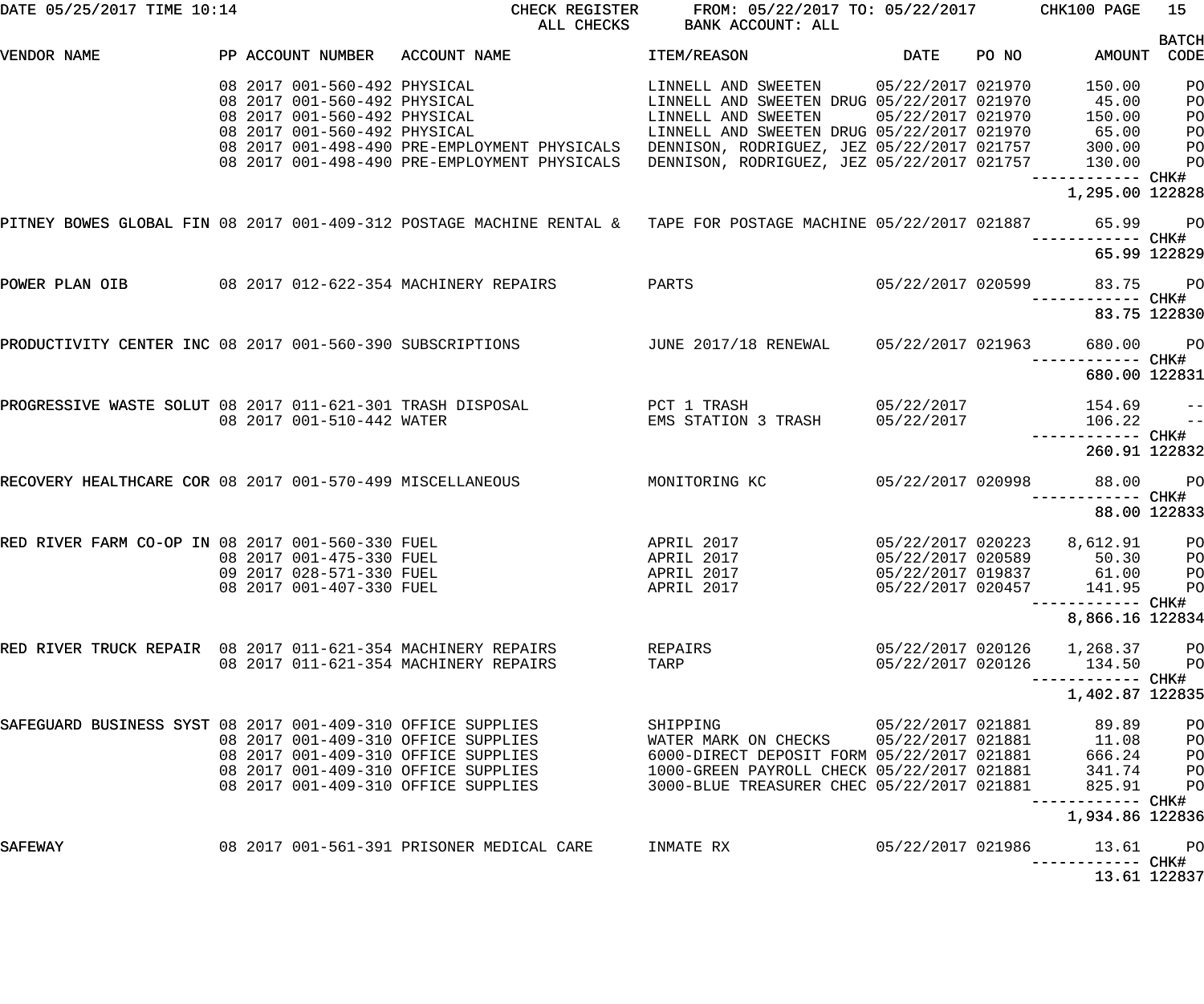| DATE 05/25/2017 TIME 10:14                                        |  |                            | CHECK REGISTER<br>ALL CHECKS                                                           | FROM: 05/22/2017 TO: 05/22/2017 CHK100 PAGE<br>BANK ACCOUNT: ALL                         |                                                             |       |                                                                                           | 16                   |
|-------------------------------------------------------------------|--|----------------------------|----------------------------------------------------------------------------------------|------------------------------------------------------------------------------------------|-------------------------------------------------------------|-------|-------------------------------------------------------------------------------------------|----------------------|
| VENDOR NAME                                                       |  |                            | PP ACCOUNT NUMBER ACCOUNT NAME                                                         | ITEM/REASON                                                                              | DATE                                                        | PO NO | AMOUNT CODE                                                                               | <b>BATCH</b>         |
| SANCHEZ ALICE                                                     |  |                            | 08  2017  001-495-427  CONFERENCE EXPENSE                                              | 59TH COUNTY AUDITORS CO 05/22/2017                                                       |                                                             |       | 386.43                                                                                    | $\sim$ $ -$          |
|                                                                   |  |                            |                                                                                        |                                                                                          |                                                             |       | 386.43 122838                                                                             |                      |
| SCHAD & PULTE WELDING S 08 2017 013-623-300 SUPPLIES & HARDWARE   |  |                            | 08 2017 001-510-450 BUILDING MAINTENANCE                                               | CYLINDERS<br>APRIL 2017                                                                  | 05/22/2017 020413<br>05/22/2017 020481<br>05/22/2017 020385 |       | 60.00<br>18.00                                                                            | P <sub>O</sub><br>PO |
|                                                                   |  | 08 2017 001-540-347 OXYGEN | 08 2017 014-624-300 SUPPLIES & HARDWARE                                                | CYLINDERS<br>CYLINDERS                                                                   | 05/22/2017 020218                                           |       | 42.00<br>12.00                                                                            | PO<br>PO             |
|                                                                   |  |                            |                                                                                        |                                                                                          |                                                             |       | ------------ CHK#<br>132.00 122839                                                        |                      |
| SCHILLING TIRE & AUTO 08 2017 013-623-303 TIRES & TIRE REPAIRS    |  |                            |                                                                                        | REPAIR TIRE<br>05/22/2017 020411                                                         |                                                             |       | 62.25 PO<br>------------ CHK#                                                             |                      |
|                                                                   |  |                            |                                                                                        |                                                                                          |                                                             |       |                                                                                           | 62.25 122840         |
| SELF RADIO INC                                                    |  |                            | 08 2017 001-560-422 RADIOS & COMMUNICATIONS STICO DPO VHF DISGUISE A 05/22/2017 020177 |                                                                                          |                                                             |       | 436.00<br>------------ CHK#                                                               | <b>PO</b>            |
|                                                                   |  |                            |                                                                                        |                                                                                          |                                                             |       | 436.00 122841                                                                             |                      |
| SEWELL USELTON INSURANC 08 2017 001-560-480 BONDS - EMPLOYEES     |  |                            | 08 2017 001-560-480 BONDS - EMPLOYEES                                                  | NOTARY BONDS MATSON, CUN 05/22/2017 021854<br>NOTARY BONDS MATSON, CUN 05/22/2017 021854 |                                                             |       | 71.00<br>71.00                                                                            | PO<br>PO             |
|                                                                   |  |                            | 08 2017 001-560-480 BONDS - EMPLOYEES<br>08 2017 001-560-480 BONDS - EMPLOYEES         | NOTARY BONDS MATSON, CUN 05/22/2017 021854<br>NOTARY BONDS MATSON, CUN 05/22/2017 021854 |                                                             |       | 71.00<br>71.00                                                                            | PO<br>PO             |
|                                                                   |  | 08 2017 001-561-480 BONDS  | - EMPLOYEES                                                                            | JAILER BOND - CONWAY 05/22/2017 021867                                                   |                                                             |       | 92.50                                                                                     | P <sub>O</sub>       |
|                                                                   |  |                            |                                                                                        |                                                                                          |                                                             |       | 376.50 122842                                                                             |                      |
| SHERIFF'S ASSN OF TEXAS 08 2017 001-560-481 ASSN DUES             |  |                            |                                                                                        | SHERIFF'S ASSOCIATION DU 05/22/2017 021990                                               |                                                             |       | 25.00<br>------------ CHK#                                                                | <b>PO</b>            |
|                                                                   |  |                            |                                                                                        |                                                                                          |                                                             |       |                                                                                           | 25.00 122843         |
| SHERMAN RADIOLOGY ASSOC 08 2017 001-561-391 PRISONER MEDICAL CARE |  |                            | 08 2017 001-561-391 PRISONER MEDICAL CARE GAINZARMEDINA ACCT# SRA. 05/22/2017 021995   | CARVER ACCT# SRA.NT00111 05/22/2017 021995                                               |                                                             |       | 9.38<br>9.38 PO                                                                           | P <sub>O</sub>       |
|                                                                   |  |                            |                                                                                        |                                                                                          |                                                             |       | -------- CHK#<br>18.76 122844                                                             |                      |
| SIMMONS SHAWN                                                     |  |                            | 08 2017 001-409-400 COURT APPOINTED ATTORNEYS ST VS SHELIA DOUGLAS                     |                                                                                          | 05/22/2017                                                  |       | 300.00                                                                                    | $\sim$ $-$           |
|                                                                   |  |                            |                                                                                        |                                                                                          |                                                             |       | ------------ CHK#<br>300.00 122845                                                        |                      |
| SKREEN DOOR                                                       |  |                            | 08 2017 012-622-354 MACHINERY REPAIRS                                                  | DOOR DECALS                                                                              | 05/22/2017 021935                                           |       | 50.00 PO                                                                                  |                      |
|                                                                   |  |                            |                                                                                        |                                                                                          |                                                             |       |                                                                                           | 50.00 122846         |
| SOUTHERN TIRE MART                                                |  |                            | 08 2017 013-623-303 TIRES & TIRE REPAIRS                                               | TIRES                                                                                    |                                                             |       |                                                                                           |                      |
|                                                                   |  |                            | 08 2017 013-623-303 TIRES & TIRE REPAIRS<br>08 2017 013-623-303 TIRES & TIRE REPAIRS   | TIRES<br>TIRE                                                                            |                                                             |       | 05/22/2017 021895 760.00 PO<br>05/22/2017 021895 718.78 PO<br>05/22/2017 021895 270.00 PO | PO                   |
|                                                                   |  |                            |                                                                                        |                                                                                          |                                                             |       | 1,748.78 122847                                                                           |                      |
| SPARKLETTS AND SIERRA S 08 2017 041-650-310 SUPPLIES              |  |                            |                                                                                        | WATER APRIL 2017 05/22/2017 020138                                                       |                                                             |       | 12.85 PO<br>--------- CHK#                                                                |                      |
|                                                                   |  |                            |                                                                                        |                                                                                          |                                                             |       | 12.85 122848                                                                              |                      |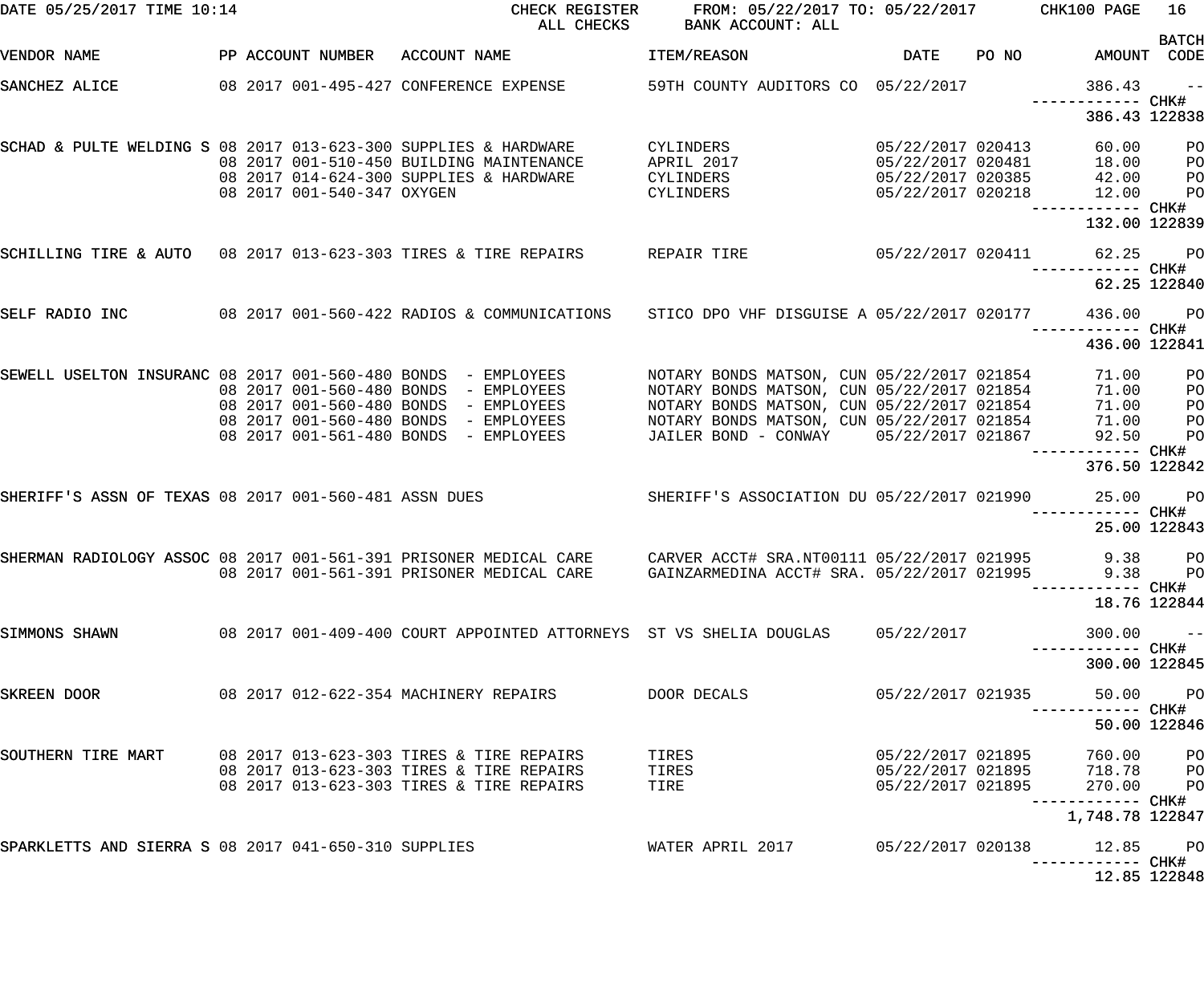| DATE 05/25/2017 TIME 10:14                                     |  |                                                                                                 | CHECK REGISTER<br>ALL CHECKS                                                                                                                                 | FROM: 05/22/2017 TO: 05/22/2017 CHK100 PAGE<br>BANK ACCOUNT: ALL                                                                      |                                 |       |                                    | 17                      |
|----------------------------------------------------------------|--|-------------------------------------------------------------------------------------------------|--------------------------------------------------------------------------------------------------------------------------------------------------------------|---------------------------------------------------------------------------------------------------------------------------------------|---------------------------------|-------|------------------------------------|-------------------------|
| VENDOR NAME                                                    |  |                                                                                                 | PP ACCOUNT NUMBER ACCOUNT NAME                                                                                                                               | ITEM/REASON                                                                                                                           | <b>DATE</b>                     | PO NO | AMOUNT CODE                        | <b>BATCH</b>            |
| SSD SYSTEMS                                                    |  |                                                                                                 | 08 2017 043-458-306 CONTRACT SERVICES                                                                                                                        | <b>JUNE 2017</b>                                                                                                                      | 05/22/2017 020471               |       | 24.10<br>-------- CHK#             | <b>PO</b>               |
|                                                                |  |                                                                                                 |                                                                                                                                                              |                                                                                                                                       |                                 |       | 24.10 122849                       |                         |
| STATE BAR OF TEXAS                                             |  | 08 2017 001-476-481 ASSN DUES<br>08 2017 001-476-481 ASSN DUES<br>08 2017 001-476-481 ASSN DUES |                                                                                                                                                              | JOHN WARREN MEMBERSHIP D 05/22/2017 021928<br>ERIC ERLANDSON MEMBERSHI 05/22/2017 021928<br>LISA DECKER MEMEBERSHIP 05/22/2017 021936 |                                 |       | 235.00<br>148.00<br>235.00         | $P$ O<br>$P$ O<br>PO    |
|                                                                |  |                                                                                                 |                                                                                                                                                              |                                                                                                                                       |                                 |       | 618.00 122850                      |                         |
| SUDDENLINK                                                     |  | 08 2017 001-540-420 TELEPHONE                                                                   | 08 2017 059-562-499 MISCELLANEOUS                                                                                                                            | EMS CABLE<br>JAIL CABLE                                                                                                               | 05/22/2017<br>05/22/2017 021980 |       | 178.35<br>408.87                   | $- -$<br>P <sub>O</sub> |
|                                                                |  |                                                                                                 |                                                                                                                                                              |                                                                                                                                       |                                 |       | 587.22 122851                      |                         |
| SULLIVANT BILL ATTY                                            |  |                                                                                                 | 08 2017 001-409-400 COURT APPOINTED ATTORNEYS ST VS PAUL B SAPP III                                                                                          |                                                                                                                                       | 05/22/2017                      |       | 530.00                             | $\sim$ $ -$             |
|                                                                |  |                                                                                                 |                                                                                                                                                              |                                                                                                                                       |                                 |       | 530.00 122852                      |                         |
| T&T TRAILER SALES                                              |  |                                                                                                 | 08 2017 012-622-354 MACHINERY REPAIRS                                                                                                                        | PARTS                                                                                                                                 | 05/22/2017 020596               |       | 64.00 PO                           |                         |
|                                                                |  |                                                                                                 |                                                                                                                                                              |                                                                                                                                       |                                 |       | 64.00 122853                       |                         |
|                                                                |  |                                                                                                 | TARRANT COUNTY CONSTABL 08 2017 001-208-000 DUE TO OTHER GOVERNMENTS PP ISD VS SHARON D SMIT 05/22/2017                                                      |                                                                                                                                       |                                 |       | 50.00                              | $\sim$ $ -$             |
|                                                                |  |                                                                                                 |                                                                                                                                                              |                                                                                                                                       |                                 |       | 50.00 122854                       |                         |
| TATUM LEE                                                      |  |                                                                                                 | 08 2017 001-409-414 JUVENILE CT APPOINTED ATT ST VS G M<br>08 2017 001-409-414 JUVENILE CT APPOINTED ATT ST VS F D                                           |                                                                                                                                       | 05/22/2017<br>05/22/2017        |       | 295.00<br>400.00                   | $ -$<br>$-$             |
|                                                                |  |                                                                                                 |                                                                                                                                                              |                                                                                                                                       |                                 |       | ------------ CHK#<br>695.00 122855 |                         |
|                                                                |  |                                                                                                 | TEXAS ASSOCIATION OF CO 08 2017 035-516-504 PROPERTY INSURANCE PROPERTY INSURANCE RENEW 05/22/2017 022005 88,176.00 PO<br>08 2017 001-409-412 LEGAL EXPENSES | VALLEY VIEW                                                                                                                           | 05/22/2017 021150               |       | 675.22                             | <b>PO</b>               |
|                                                                |  |                                                                                                 | 08 2017 001-409-412 LEGAL EXPENSES                                                                                                                           | <b>EMPLOYEE</b>                                                                                                                       | 05/22/2017 021150               |       | 239.50<br>---------- CHK#          | P <sub>O</sub>          |
|                                                                |  |                                                                                                 |                                                                                                                                                              |                                                                                                                                       |                                 |       | 89,090.72 122856                   |                         |
| TEXAS ASSOCIATION OF CO 08 2017 001-495-427 CONFERENCE EXPENSE |  |                                                                                                 |                                                                                                                                                              | COUNTY INVESTMENT ACADEM 05/22/2017 021985                                                                                            |                                 |       | 225.00                             | PO <sub>1</sub>         |
|                                                                |  |                                                                                                 |                                                                                                                                                              |                                                                                                                                       |                                 |       | 225.00 122857                      |                         |
|                                                                |  |                                                                                                 | TEXAS DEPT OF HEALTH-BV 08 2017 001-340-700 DISTRICT CLERK                                                                                                   | ITIO A CHILD                                                                                                                          | 05/22/2017                      |       | 15.00<br>------------ CHK#         | $ -$                    |
|                                                                |  |                                                                                                 | TEXAS DEPT OF PUBLIC SA 08 2017 001-498-490 PRE-EMPLOYMENT PHYSICALS MEW HIRE BACKGROUND CHEC 05/22/2017 020902                                              |                                                                                                                                       |                                 |       | 15.00 122858                       |                         |
|                                                                |  |                                                                                                 |                                                                                                                                                              |                                                                                                                                       |                                 |       | 14.00<br>14.00 122859              | <b>PO</b>               |
|                                                                |  |                                                                                                 | TEXAS DEPT OF STATE HEA 08 2017 001-208-000 DUE TO OTHER GOVERNMENTS REMOTE BIRTH ACCESS 05/22/2017                                                          |                                                                                                                                       |                                 |       | 148.23                             | $\sim$ $ -$             |
|                                                                |  |                                                                                                 |                                                                                                                                                              |                                                                                                                                       |                                 |       | 148.23 122860                      |                         |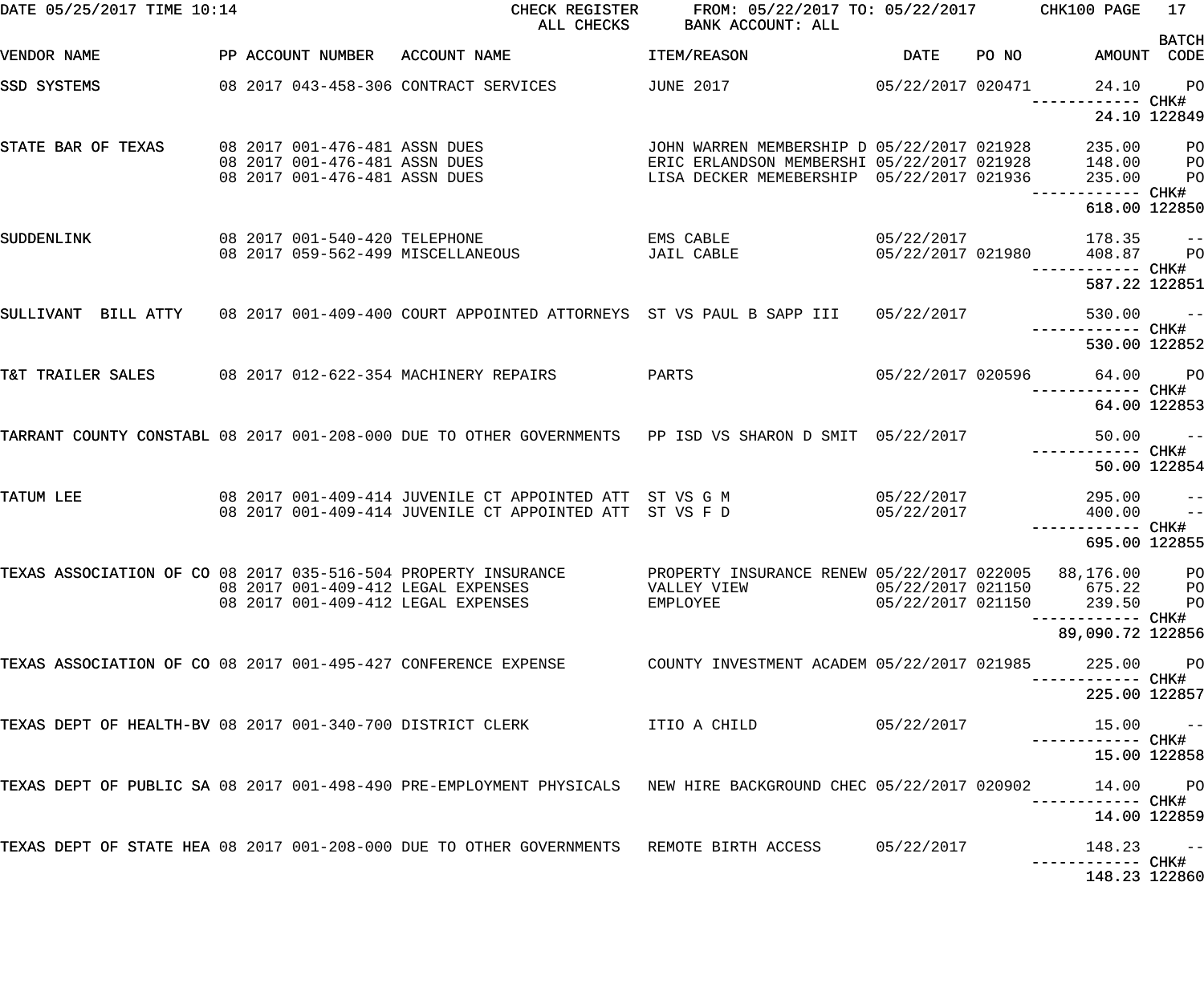| DATE 05/25/2017 TIME 10:14                                       |  |                                                          | CHECK REGISTER<br>ALL CHECKS                                                                                   | FROM: 05/22/2017 TO: 05/22/2017 CHK100 PAGE<br>BANK ACCOUNT: ALL                         |                                        |       |                                       | 18                               |
|------------------------------------------------------------------|--|----------------------------------------------------------|----------------------------------------------------------------------------------------------------------------|------------------------------------------------------------------------------------------|----------------------------------------|-------|---------------------------------------|----------------------------------|
| VENDOR NAME                                                      |  |                                                          | PP ACCOUNT NUMBER ACCOUNT NAME                                                                                 | <b>ITEM/REASON</b>                                                                       | DATE                                   | PO NO | AMOUNT CODE                           | <b>BATCH</b>                     |
|                                                                  |  |                                                          | TEXAS JUSTICE COURT TRA 08 2017 001-455-427 CONFERENCE EXPENSE                                                 | LEGISLATIVE UPDATE CONFE 05/22/2017 021896                                               |                                        |       | 150.00<br>------------ CHK#           | P <sub>O</sub>                   |
|                                                                  |  |                                                          |                                                                                                                |                                                                                          |                                        |       | 150.00 122861                         |                                  |
|                                                                  |  |                                                          | TEXAS PRISONER TRANSPOR 08 2017 001-561-424 RETURNING PRISONERS<br>08  2017  001-561-424  RETURNING  PRISONERS | WARRANT PICK UP FOR BILL 05/22/2017 021847<br>PULIDO / ANDERSON CO TEN 05/22/2017 021917 |                                        |       | 751.75<br>638.50<br>------------ CHK# | P <sub>O</sub><br>P <sub>O</sub> |
|                                                                  |  |                                                          |                                                                                                                |                                                                                          |                                        |       | 1,390.25 122862                       |                                  |
| TEXAS ROAD AND SIGN SUP 08 2017 001-510-450 BUILDING MAINTENANCE |  |                                                          |                                                                                                                | SHIPPING                                                                                 | 05/22/2017 021727                      |       | 43.92                                 | P <sub>O</sub>                   |
|                                                                  |  |                                                          | 08 2017 001-510-450 BUILDING MAINTENANCE                                                                       | RESTOCKING FEE                                                                           |                                        |       | 05/22/2017 021727 21.95               | P <sub>O</sub>                   |
|                                                                  |  |                                                          | 08 2017 001-510-450 BUILDING MAINTENANCE                                                                       | GOLD 15" ROLL SIGN VINYL 05/22/2017 021727                                               |                                        |       | 266.63                                | PO                               |
|                                                                  |  |                                                          |                                                                                                                |                                                                                          |                                        |       | 332.50 122863                         |                                  |
| TEXAS STAR EMBROIDERY 08 2017 001-540-392 UNIFORMS               |  |                                                          |                                                                                                                | UNIFORMS                                                                                 | 05/22/2017 020208                      |       | 56.00                                 | P <sub>O</sub>                   |
|                                                                  |  |                                                          | 08 2017 001-405-499 MISCELLANEOUS                                                                              | SHIRTS                                                                                   | 05/22/2017 022002                      |       | 99.75<br>------------ CHK#            | P <sub>O</sub>                   |
|                                                                  |  |                                                          |                                                                                                                |                                                                                          |                                        |       | 155.75 122864                         |                                  |
| TEXOMA COMMUNITY CENTER 08 2017 001-645-488 TEXOMA MHMR          |  |                                                          |                                                                                                                | 3RD QUTR FY17                                                                            | 05/22/2017 020559                      |       | 8,750.00                              | P <sub>O</sub>                   |
|                                                                  |  |                                                          |                                                                                                                |                                                                                          |                                        |       | 8,750.00 122865                       |                                  |
| THOMPSON J R INC                                                 |  | 08 2017 011-621-302 GRAVEL                               |                                                                                                                | $1\;1/2"$ CRUSHER                                                                        | 05/22/2017 020215                      |       | 2,754.59                              | PO                               |
|                                                                  |  | 08 2017 011-621-302 GRAVEL                               |                                                                                                                | $1\;1/2$ " CRUSHER                                                                       | 05/22/2017 020215                      |       | 2,461.65                              | P <sub>O</sub>                   |
|                                                                  |  | 08 2017 011-621-302 GRAVEL                               |                                                                                                                | $1\;1/2$ " CRUSHER                                                                       | 05/22/2017 020215                      |       | 737.00                                | P <sub>O</sub>                   |
|                                                                  |  | 08 2017 011-621-302 GRAVEL<br>08 2017 011-621-302 GRAVEL |                                                                                                                | $1\;1/2$ " CRUSHER<br>$1\;1/2$ " CRUSHER                                                 | 05/22/2017 020215<br>05/22/2017 020215 |       | 1,683.36<br>3,324.66                  | P <sub>O</sub><br>P <sub>O</sub> |
|                                                                  |  | 08 2017 011-621-302 GRAVEL                               |                                                                                                                | 1 1/2" CRUSHER                                                                           | 05/22/2017 020215                      |       | 1,906.65                              | P <sub>O</sub>                   |
|                                                                  |  | 08 2017 011-621-302 GRAVEL                               |                                                                                                                | $1\;1/2$ " CRUSHER                                                                       | 05/22/2017 020215                      |       | 2,096.98                              | P <sub>O</sub>                   |
|                                                                  |  | 08 2017 011-621-302 GRAVEL                               |                                                                                                                | $1\ 1/2$ " CRUSHER                                                                       | 05/22/2017 020215                      |       | 2,045.14                              | PO                               |
|                                                                  |  | 08 2017 011-621-302 GRAVEL                               |                                                                                                                | $1 1/2"$ CRUSHER                                                                         | 05/22/2017 020215                      |       | 2,316.27                              | P <sub>O</sub>                   |
|                                                                  |  | 08 2017 014-624-302 GRAVEL                               |                                                                                                                | #1 FLEX BASE                                                                             |                                        |       | 05/22/2017 020238 5,031.29            | P <sub>O</sub>                   |
|                                                                  |  | 08 2017 014-624-302 GRAVEL                               |                                                                                                                | #2 FLEX BASE                                                                             | 05/22/2017 020238                      |       | 1,792.26                              | PO                               |
|                                                                  |  |                                                          |                                                                                                                |                                                                                          |                                        |       | --------- CHK#<br>26, 149.85 122866   |                                  |
| THOMSON WEST                                                     |  |                                                          | 08  2017  001-426-390  SUBSCRIPTIONS                                                                           | APRIL 2017                                                                               | 05/22/2017 020464                      |       | 106.00                                | P <sub>O</sub>                   |
|                                                                  |  |                                                          | 08 2017 001-560-390 SUBSCRIPTIONS                                                                              | APRIL 2017                                                                               | 05/22/2017 020311                      |       | 267.00                                | PO                               |
|                                                                  |  |                                                          | 08 2017 001-435-390 SUBSCRIPTION                                                                               | APRIL 2017                                                                               | 05/22/2017 020465                      |       | 168.00                                | P <sub>O</sub>                   |
|                                                                  |  |                                                          | 08 2017 040-651-390 SUBSCRIPTIONS                                                                              | APRIL 2017                                                                               | 05/22/2017 020358                      |       | 417.74                                | PO                               |
|                                                                  |  |                                                          |                                                                                                                |                                                                                          |                                        |       | 958.74 122867                         |                                  |
| TIPTON JEREMY                                                    |  |                                                          | 09 2017 028-571-390 SUBSCRIPTIONS                                                                              | MAY 2017                                                                                 | 05/22/2017 019838                      |       | 175.00                                | P <sub>O</sub>                   |
|                                                                  |  |                                                          |                                                                                                                |                                                                                          |                                        |       | 175.00 122868                         |                                  |
| TONY'S SEED & FEED INC 08 2017 013-623-300 SUPPLIES & HARDWARE   |  |                                                          |                                                                                                                | RM43                                                                                     | 05/22/2017 020399                      |       | 325.00                                | $P$ O                            |
|                                                                  |  |                                                          |                                                                                                                |                                                                                          |                                        |       | 325.00 122869                         |                                  |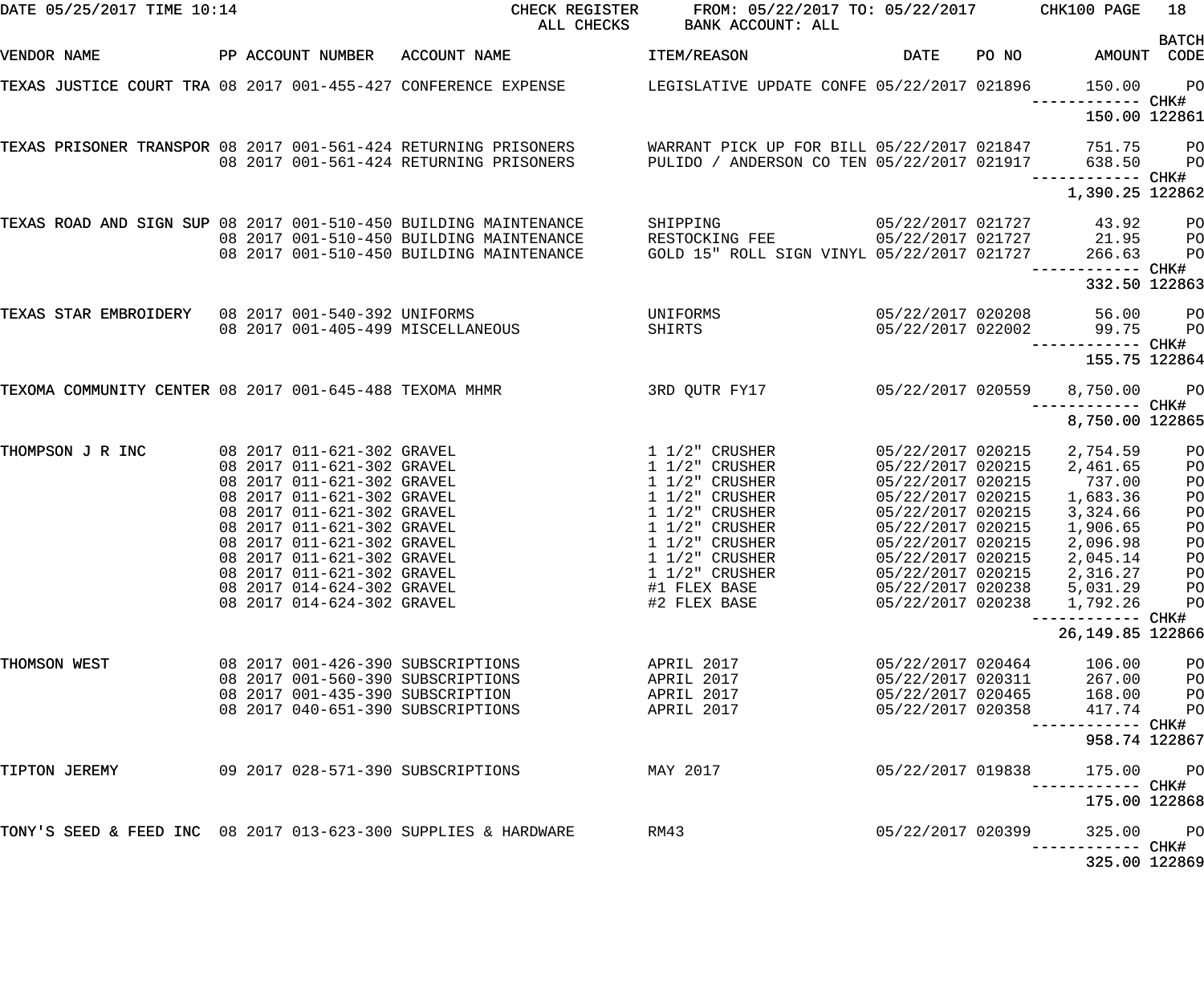| DATE 05/25/2017 TIME 10:14                                    |  |                                                              | CHECK REGISTER<br>ALL CHECKS                                                                                  | FROM: 05/22/2017 TO: 05/22/2017 CHK100 PAGE<br>BANK ACCOUNT: ALL |                   |       |                                      | 19                                                                                                                                                                                                                                                                                                                                                                                                                                                                              |
|---------------------------------------------------------------|--|--------------------------------------------------------------|---------------------------------------------------------------------------------------------------------------|------------------------------------------------------------------|-------------------|-------|--------------------------------------|---------------------------------------------------------------------------------------------------------------------------------------------------------------------------------------------------------------------------------------------------------------------------------------------------------------------------------------------------------------------------------------------------------------------------------------------------------------------------------|
| VENDOR NAME                                                   |  |                                                              | PP ACCOUNT NUMBER ACCOUNT NAME                                                                                | ITEM/REASON                                                      | <b>DATE</b>       | PO NO | AMOUNT CODE                          | <b>BATCH</b>                                                                                                                                                                                                                                                                                                                                                                                                                                                                    |
| TRACTOR SUPPLY PLAN 08 2017 001-582-499 MISCELLANEOUS         |  |                                                              |                                                                                                               | DOG FOOD                                                         | 05/22/2017 020169 |       | 61.98                                | <b>PO</b>                                                                                                                                                                                                                                                                                                                                                                                                                                                                       |
|                                                               |  |                                                              |                                                                                                               |                                                                  |                   |       |                                      | 61.98 122870                                                                                                                                                                                                                                                                                                                                                                                                                                                                    |
|                                                               |  |                                                              | TRAVIS COUNTY CONSTABLE 08 2017 001-208-000 DUE TO OTHER GOVERNMENTS PP ISD VS RICHARD WESTB 05/22/2017       |                                                                  |                   |       | 75.00<br>------------ CHK#           | $\overline{\phantom{a}}$ $\overline{\phantom{a}}$ $\overline{\phantom{a}}$ $\overline{\phantom{a}}$ $\overline{\phantom{a}}$ $\overline{\phantom{a}}$ $\overline{\phantom{a}}$ $\overline{\phantom{a}}$ $\overline{\phantom{a}}$ $\overline{\phantom{a}}$ $\overline{\phantom{a}}$ $\overline{\phantom{a}}$ $\overline{\phantom{a}}$ $\overline{\phantom{a}}$ $\overline{\phantom{a}}$ $\overline{\phantom{a}}$ $\overline{\phantom{a}}$ $\overline{\phantom{a}}$ $\overline{\$ |
|                                                               |  |                                                              |                                                                                                               |                                                                  |                   |       | 75.00 122871                         |                                                                                                                                                                                                                                                                                                                                                                                                                                                                                 |
| TRICOUNTY MATERIALS AND 08 2017 013-623-302 GRAVEL            |  | 08 2017 012-622-302 GRAVEL                                   |                                                                                                               | PEA GRAVEL<br>CHIP ROCK                                          | 05/22/2017 020388 |       | 475.23<br>05/22/2017 020231 5,117.93 | PО<br>PО                                                                                                                                                                                                                                                                                                                                                                                                                                                                        |
|                                                               |  | 08 2017 014-624-302 GRAVEL                                   |                                                                                                               | 1 1/2" BASE                                                      | 05/22/2017 020221 |       | 25,198.31                            | PО                                                                                                                                                                                                                                                                                                                                                                                                                                                                              |
|                                                               |  | 08 2017 014-624-302 GRAVEL                                   |                                                                                                               | CHIP ROCK                                                        | 05/22/2017 020231 |       | 421.26                               | P <sub>O</sub>                                                                                                                                                                                                                                                                                                                                                                                                                                                                  |
|                                                               |  | 08 2017 014-624-302 GRAVEL                                   |                                                                                                               | CHIP ROCK                                                        | 05/22/2017 020231 |       | 4,628.84                             | PO                                                                                                                                                                                                                                                                                                                                                                                                                                                                              |
|                                                               |  |                                                              |                                                                                                               |                                                                  |                   |       |                                      |                                                                                                                                                                                                                                                                                                                                                                                                                                                                                 |
|                                                               |  |                                                              |                                                                                                               |                                                                  |                   |       | 35,841.57 122872                     |                                                                                                                                                                                                                                                                                                                                                                                                                                                                                 |
|                                                               |  |                                                              | UNIFIRST HOLDINGS INC 08 2017 011-621-392 UNIFORMS - EMPLOYEES & PRI UNIFORMS                                 |                                                                  | 05/22/2017 020222 |       | 58.40                                | $P$ O                                                                                                                                                                                                                                                                                                                                                                                                                                                                           |
|                                                               |  |                                                              | 08 2017 012-622-392 UNIFORMS - EMPLOYEES & PRI UNIFORMS                                                       |                                                                  | 05/22/2017 020239 |       | 61.30                                | <b>PO</b>                                                                                                                                                                                                                                                                                                                                                                                                                                                                       |
|                                                               |  |                                                              | 08 2017 011-621-392 UNIFORMS - EMPLOYEES & PRI UNIFORMS                                                       |                                                                  | 05/22/2017 020222 |       | 58.40                                | P <sub>O</sub>                                                                                                                                                                                                                                                                                                                                                                                                                                                                  |
|                                                               |  |                                                              |                                                                                                               |                                                                  |                   |       | 178.10 122873                        |                                                                                                                                                                                                                                                                                                                                                                                                                                                                                 |
|                                                               |  |                                                              | UNITED STATES K9 UNLIMI 08 2017 001-582-429 TRAINING & SCHOOLS WORS USK9 ONSITE LODGING (NO 05/22/2017 021704 |                                                                  |                   |       | 110.00                               | <b>PO</b>                                                                                                                                                                                                                                                                                                                                                                                                                                                                       |
|                                                               |  |                                                              |                                                                                                               |                                                                  |                   |       | 110.00 122874                        |                                                                                                                                                                                                                                                                                                                                                                                                                                                                                 |
| VERIZON WIRELESS                                              |  | 08 2017 001-560-420 TELEPHONE                                |                                                                                                               | SO DATA CARDS                                                    | 05/22/2017        |       | 1,101.75                             | $\qquad \qquad -$                                                                                                                                                                                                                                                                                                                                                                                                                                                               |
|                                                               |  | 08 2017 001-540-420 TELEPHONE                                |                                                                                                               | EMS DATA CONNECT                                                 | 05/22/2017        |       | 37.99                                | $\qquad \qquad -$                                                                                                                                                                                                                                                                                                                                                                                                                                                               |
|                                                               |  | 08 2017 001-540-420 TELEPHONE                                |                                                                                                               | DATA CONNECT EMS                                                 | 05/22/2017        |       | 265.93                               | $\overline{\phantom{a}}$                                                                                                                                                                                                                                                                                                                                                                                                                                                        |
|                                                               |  |                                                              | 08 2017 038-455-499 MISCELLANEOUS                                                                             | JP 1 DATA CONNECT                                                | 05/22/2017        |       | 75.98                                | $\equiv$ $\equiv$                                                                                                                                                                                                                                                                                                                                                                                                                                                               |
|                                                               |  |                                                              |                                                                                                               |                                                                  |                   |       | ------------ CHK#                    |                                                                                                                                                                                                                                                                                                                                                                                                                                                                                 |
|                                                               |  |                                                              |                                                                                                               |                                                                  |                   |       | 1,481.65 122875                      |                                                                                                                                                                                                                                                                                                                                                                                                                                                                                 |
| WAGNER SUPPLY COMPANY                                         |  |                                                              | 08 2017 001-540-310 OFFICE SUPPLIES                                                                           | WATER                                                            | 05/22/2017 020203 |       | 385.20                               | PO                                                                                                                                                                                                                                                                                                                                                                                                                                                                              |
|                                                               |  | 08 2017 001-510-300 SUPPLIES                                 |                                                                                                               | MATS, LINERS, PAPER TOWE 05/22/2017 020502                       |                   |       | 763.73                               | PO                                                                                                                                                                                                                                                                                                                                                                                                                                                                              |
|                                                               |  | 08 2017 001-510-300 SUPPLIES                                 |                                                                                                               | GLASS CLEANER, TOWELS                                            | 05/22/2017 020502 |       | 130.57                               | PO                                                                                                                                                                                                                                                                                                                                                                                                                                                                              |
|                                                               |  | 08 2017 001-510-300 SUPPLIES<br>08 2017 001-510-300 SUPPLIES |                                                                                                               | DUST MOP PARTS AND HANDL 05/22/2017 020502<br>DISH SOAP          | 05/22/2017 020502 |       | 268.47<br>42.20                      | PО<br>P <sub>O</sub>                                                                                                                                                                                                                                                                                                                                                                                                                                                            |
|                                                               |  |                                                              |                                                                                                               |                                                                  |                   |       | ------------ CHK#                    |                                                                                                                                                                                                                                                                                                                                                                                                                                                                                 |
|                                                               |  |                                                              |                                                                                                               |                                                                  |                   |       | 1,590.17 122876                      |                                                                                                                                                                                                                                                                                                                                                                                                                                                                                 |
| WALTERS DAVID                                                 |  |                                                              | 08  2017  001-560-429  TRAINING & SCHOOLS                                                                     | NATIONAL INTERDICTION C 05/22/2017                               |                   |       | 275.00                               | $ -$                                                                                                                                                                                                                                                                                                                                                                                                                                                                            |
|                                                               |  |                                                              | 08 2017 001-560-429 TRAINING & SCHOOLS                                                                        | NATIONAL INTERDICTION C 05/22/2017                               |                   |       | 90.00                                | $\pm$ $\pm$                                                                                                                                                                                                                                                                                                                                                                                                                                                                     |
|                                                               |  |                                                              |                                                                                                               |                                                                  |                   |       | 365.00 122877                        |                                                                                                                                                                                                                                                                                                                                                                                                                                                                                 |
| WASTE CONNECTIONS OF TE 08 2017 013-623-301 TRASH DISPOSAL    |  |                                                              |                                                                                                               | PCT 3 TRASH                                                      | 05/22/2017        |       | 169.83                               | $- -$                                                                                                                                                                                                                                                                                                                                                                                                                                                                           |
|                                                               |  |                                                              | 08 2017 014-624-301 TRASH DISPOSAL                                                                            | PCT 4 TRASH                                                      | 05/22/2017        |       | 163.83                               | $\qquad \qquad -$                                                                                                                                                                                                                                                                                                                                                                                                                                                               |
|                                                               |  |                                                              |                                                                                                               |                                                                  |                   |       |                                      |                                                                                                                                                                                                                                                                                                                                                                                                                                                                                 |
|                                                               |  |                                                              |                                                                                                               |                                                                  |                   |       | 333.66 122878                        |                                                                                                                                                                                                                                                                                                                                                                                                                                                                                 |
| WASTEQUIP MANUFACTURING 08 2017 011-621-354 MACHINERY REPAIRS |  |                                                              |                                                                                                               | TARP                                                             | 05/22/2017 021793 |       | 120.61                               | PO                                                                                                                                                                                                                                                                                                                                                                                                                                                                              |
|                                                               |  |                                                              | 08 2017 011-621-354 MACHINERY REPAIRS                                                                         | TARP                                                             | 05/22/2017 021793 |       | 121.61                               | PO                                                                                                                                                                                                                                                                                                                                                                                                                                                                              |
|                                                               |  |                                                              |                                                                                                               |                                                                  |                   |       |                                      |                                                                                                                                                                                                                                                                                                                                                                                                                                                                                 |